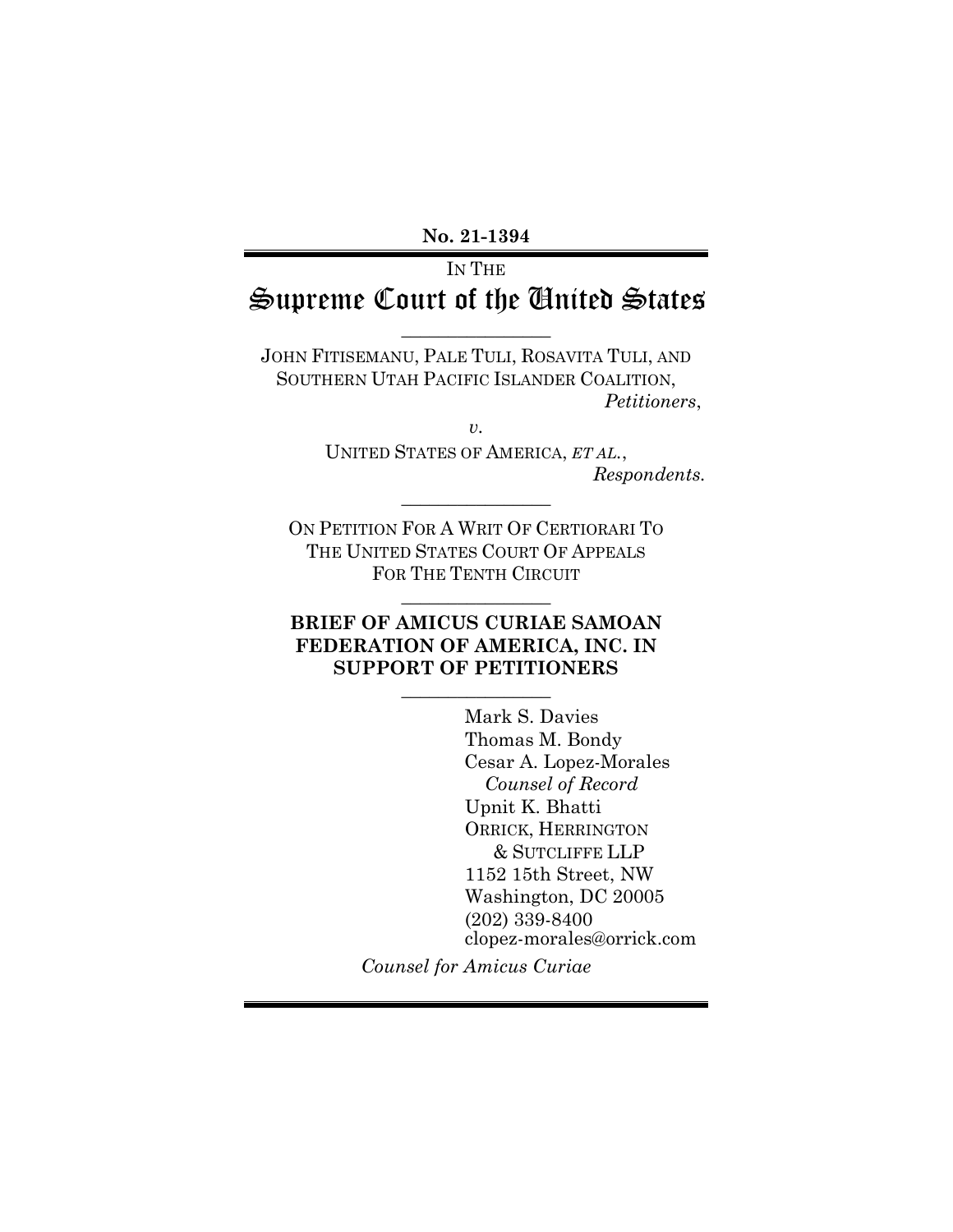## **TABLE OF CONTENTS**

|    |                                                                                   | INTRODUCTION AND SUMMARY OF                                                                                                       |  |  |
|----|-----------------------------------------------------------------------------------|-----------------------------------------------------------------------------------------------------------------------------------|--|--|
|    |                                                                                   |                                                                                                                                   |  |  |
| I. | The Pursuit Of U.S. Citizenship Is An<br>Integral Part Of American Samoa's        |                                                                                                                                   |  |  |
|    |                                                                                   | A. American Samoans transferred their<br>sovereignty to the United States,<br>reasonably expecting they would                     |  |  |
|    |                                                                                   | B. Racism and fearmongering in the U.S.<br>government drove the early opposition                                                  |  |  |
|    | II. This Court Should Grant Certiorari To<br>Overturn A Decision That Invokes And |                                                                                                                                   |  |  |
|    |                                                                                   | A. The Tenth Circuit's repurposing of the<br>doctrine of territorial incorporation is<br>both unconstitutional and dangerous.  13 |  |  |
|    |                                                                                   | B. The current lack of consensus on the<br>citizenship question is no excuse to<br>deny persons born in American Samoa            |  |  |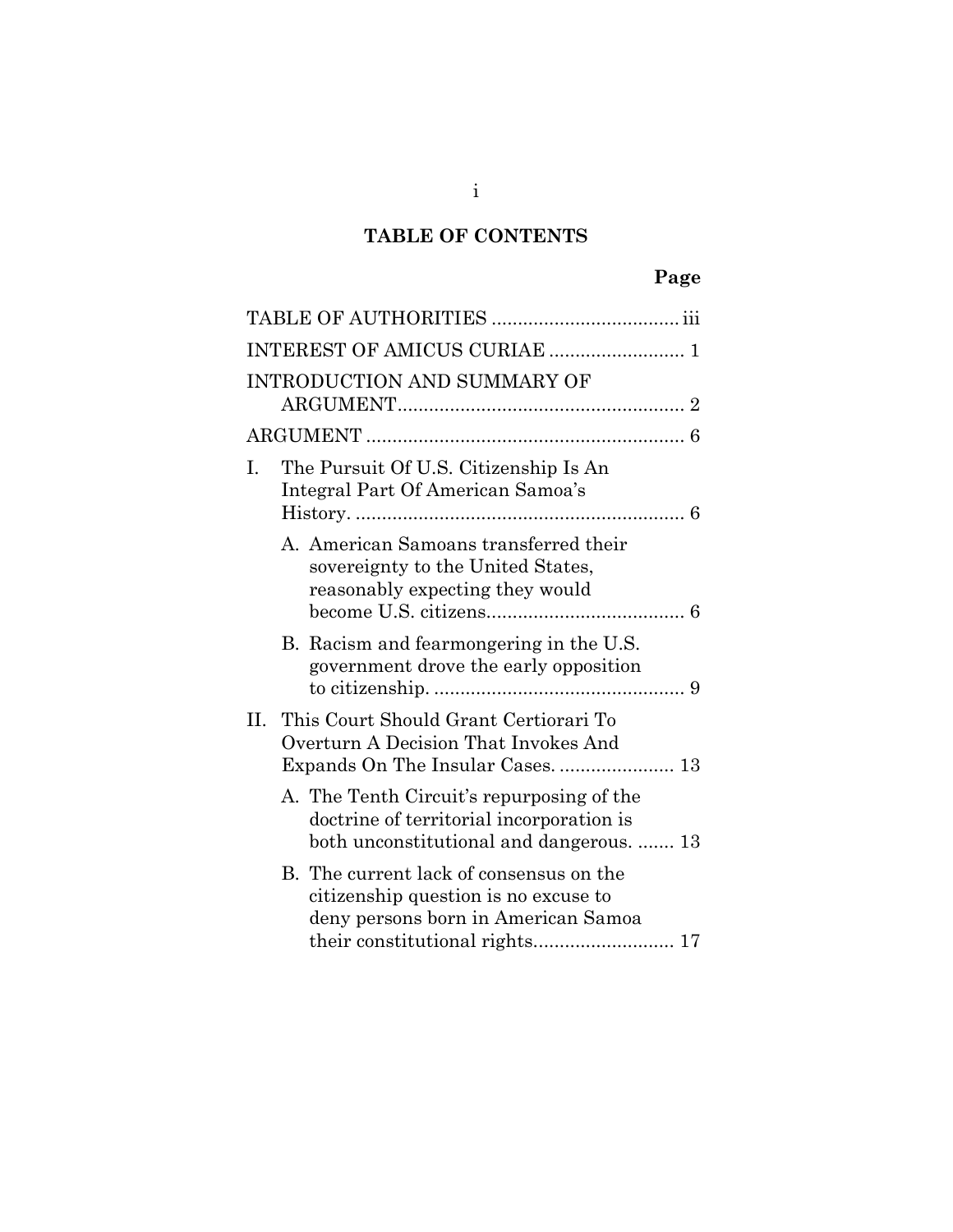| III. This Court Should Grant Certiorari |  |
|-----------------------------------------|--|
| Because Denial Of Citizenship Deprives  |  |
| American Samoans Of Real And Concrete   |  |
|                                         |  |
|                                         |  |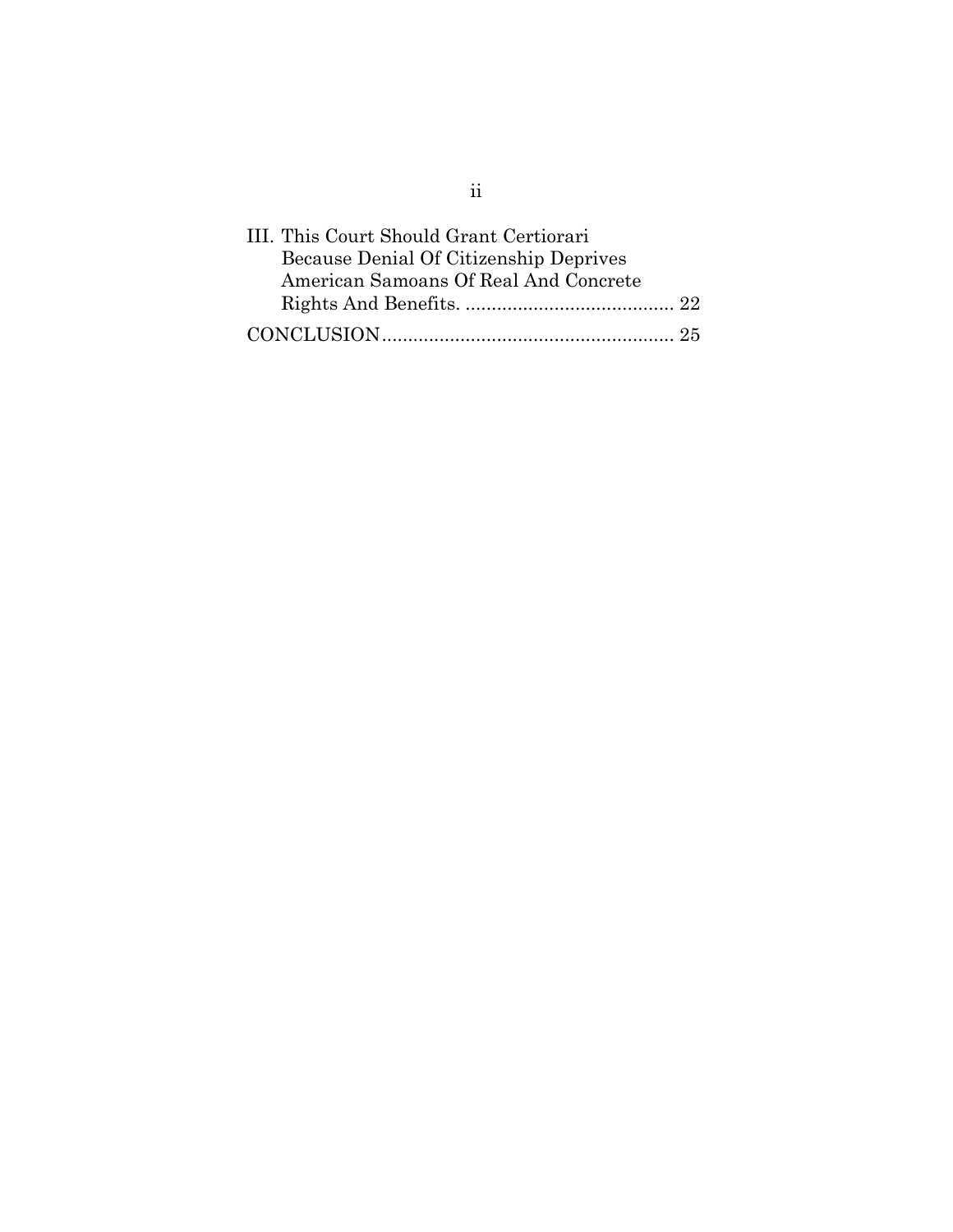## **TABLE OF AUTHORITIES**

# **Page(s)**

## <span id="page-3-0"></span>**Cases**

| Balzac v. Porto Rico,                                                  |
|------------------------------------------------------------------------|
| Boone v. Lightner,                                                     |
| Boumediene v. Bush,                                                    |
| Boyd v. Nebraska,                                                      |
| Craddick v. Territorial Registrar,                                     |
| DeLima v. Bidwell,                                                     |
| Dorr v. United States.                                                 |
| Downes v. Bidwell,                                                     |
| Examining Bd. of Eng'rs, Architects &<br>Surveyors v. Flores de Otero, |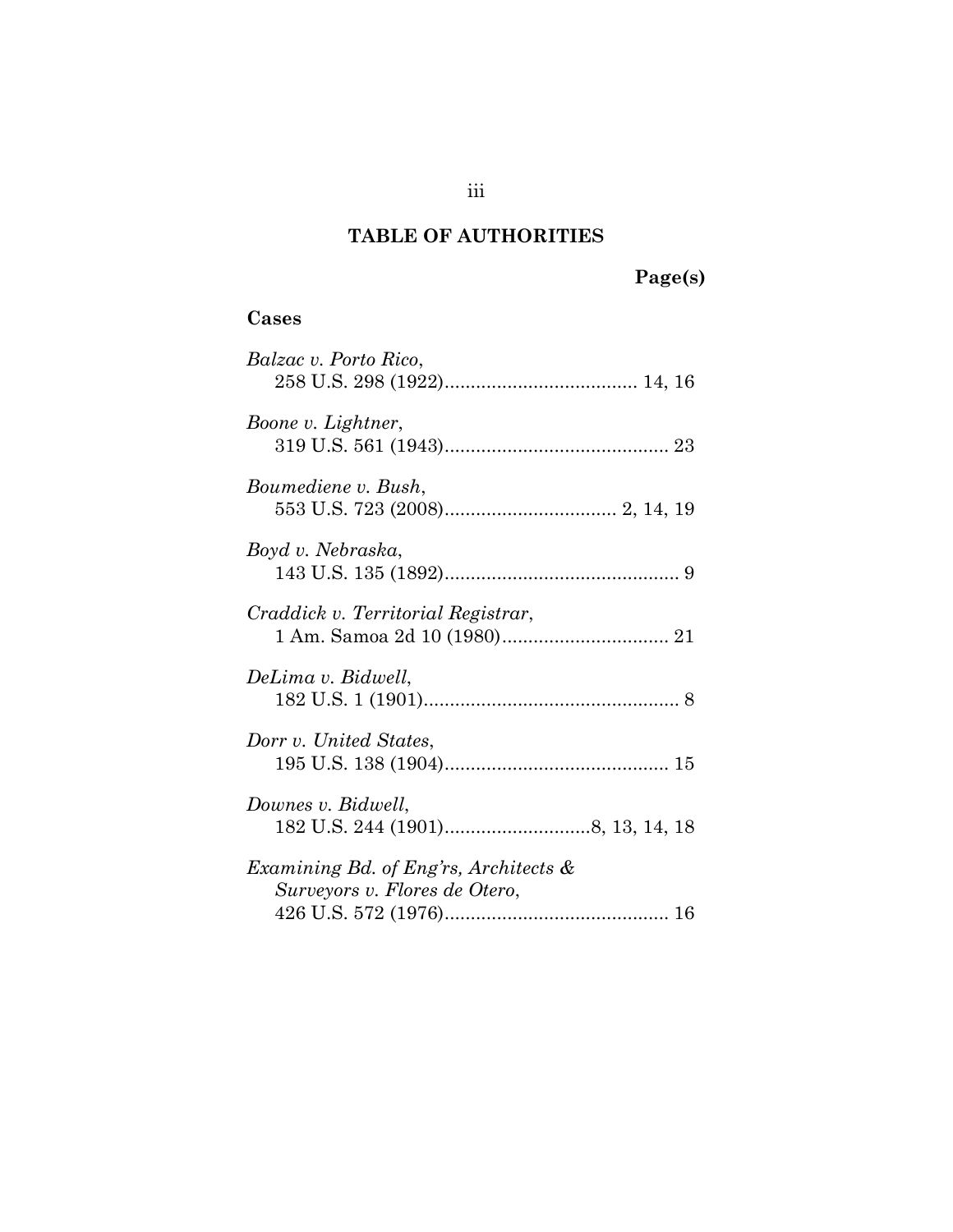| Fin. Oversight & Mgmt. Bd. for Puerto Rico<br>v. Aurelius Inv., LLC,               |
|------------------------------------------------------------------------------------|
| Gonzales v. Williams,                                                              |
| Loughborough v. Blake,<br>18 U.S. (5 Wheat.) 317 (1820)  18                        |
| McGirt v. Oklahoma,                                                                |
| Plessy v. Ferguson,                                                                |
| Puerto Rico v. Sanchez Valle,                                                      |
| Reid v. Covert,                                                                    |
| Torres v. Puerto Rico,                                                             |
| Tuaua v. United States,<br>788 F.3d 300 (D.C. Cir. 2015) 1, 17                     |
| United States v. Vaello Madero,<br>142 S. Ct. 1539 (2022)2, 13, 16, 17, 18, 20, 24 |
| United States v. Wong Kim Ark,                                                     |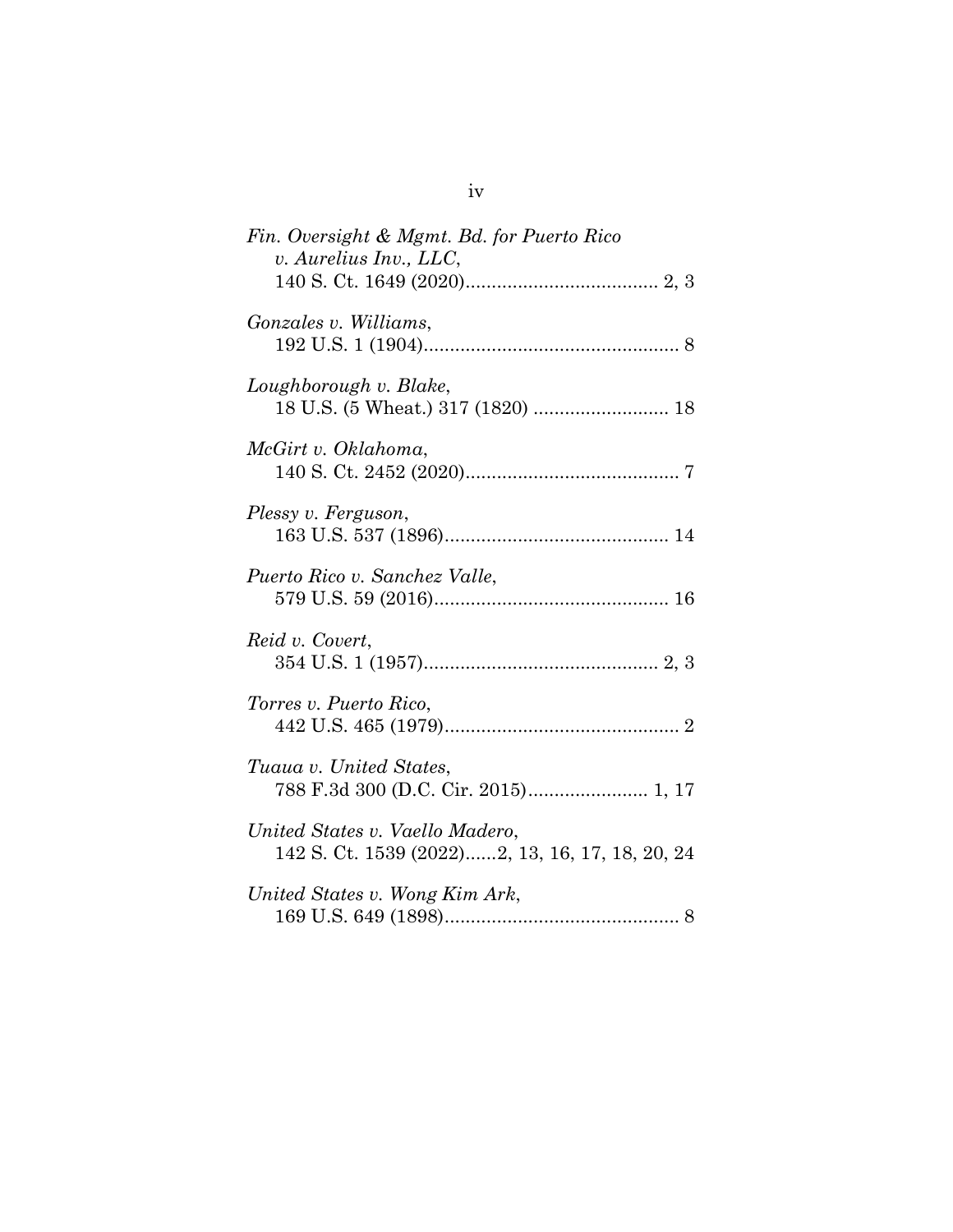## **Constitutional Provisions**

|--|--|--|--|--|--|--|--|--|

## **Statutes**

| <b>Treaties</b>                                                                        |
|----------------------------------------------------------------------------------------|
| Cession of Manu'a Islands, July 14, 1904<br>(codified at 48 U.S.C. § 1661) [C.A. Ex-   |
| Cession of Tutuila and Aunu'u Islands, Apr.<br>17, 1900 (codified at 48 U.S.C. § 1661) |
| $\Omega$                                                                               |

| Convention to Adjust Amicably the Ques- |
|-----------------------------------------|
| tions in Respect to the Samoan Group of |
| Islands, U.S.-Ger.-Gr. Brit., Dec. 2,   |
|                                         |
|                                         |

Treaty of Friendship and Commerce, U.S.- Am. Samoa, Jan. 17, 1878, 20 Stat. 704 ............ 6

## **Other Authorities**

76 Cong. Rec. 4926 (1933) [C.A. Exhibit 11]......... 11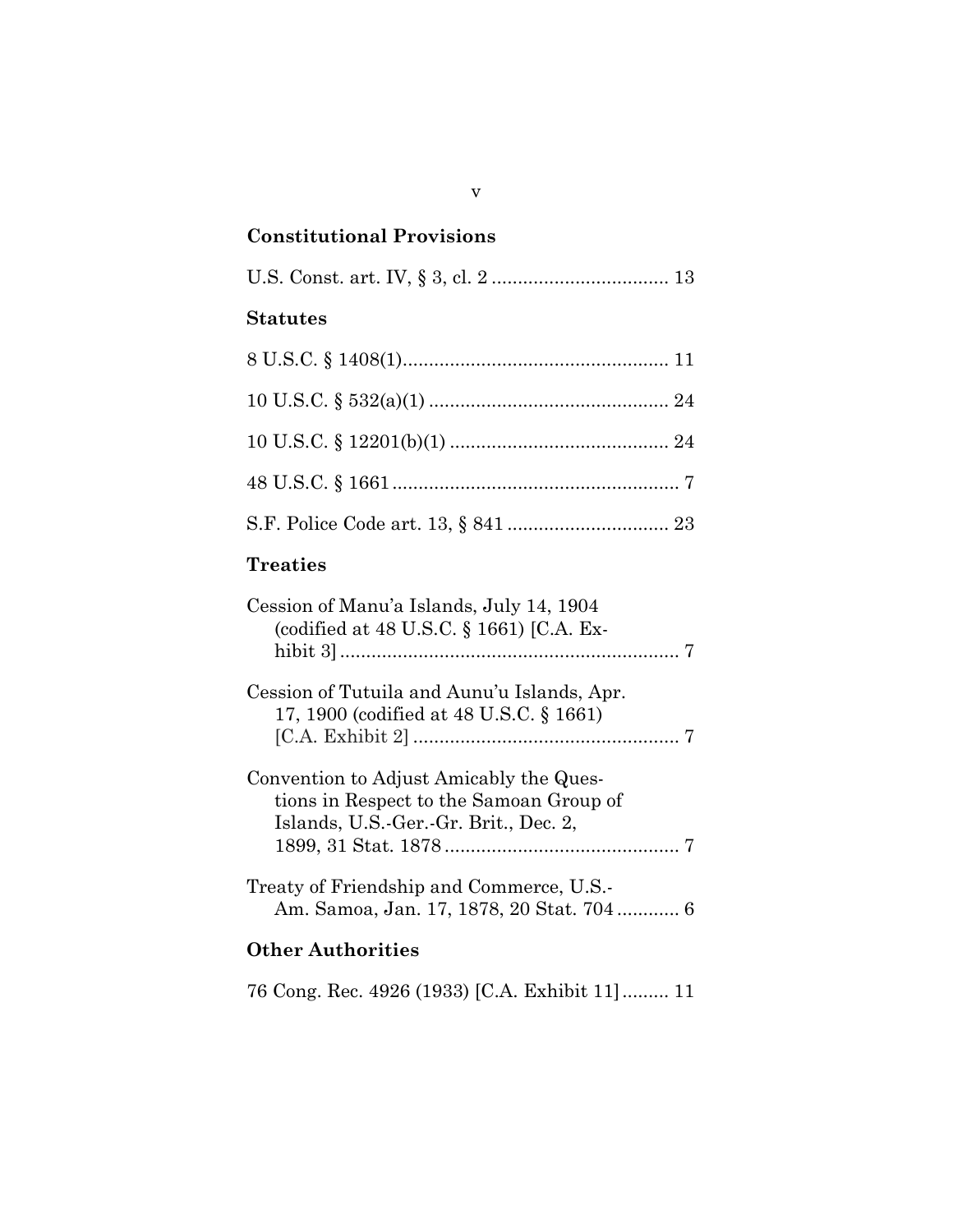| 78 Cong. Rec. 4895 (1934) [C.A. Exhibit 12] 11                                                                                                                                             |
|--------------------------------------------------------------------------------------------------------------------------------------------------------------------------------------------|
| American Samoa: Hearings Before the<br>Comm'n Appointed by the<br>President of the United States, 70th<br>Cong. (G.P.O. 1931) [C.A. Supp. App.] 8, 10                                      |
| Siniva Marie Bennett, Warriors, at What<br>Cost? American Samoa and the U.S.<br><i>Military</i> , Center for Pacific Islands<br>Studies (May 26, 2009),<br>https://tinyurl.com/2vyvzuux 23 |
| Christina Duffy Burnett [Ponsa-Kraus],<br>They Say I Am Not an American : The<br>Noncitizen National and the Law of<br>American Empire, 48 Va. J. Int'l L. 659                             |
| José A. Cabranes, Citizenship and the<br>American Empire: Notes on the<br>Legislative History of the United States<br>Citizenship of Puerto Ricans, 127 U. Pa.                             |
| David A. Chappell, <i>The Forgotten</i> Mau:<br>Anti-Navy Protest in American Samoa,<br>1920-1935, 69 Pac. Hist. Rev. 217                                                                  |
| Sam Erman, Almost Citizens: Puerto Rico,<br>the U.S. Constitution, and Empire                                                                                                              |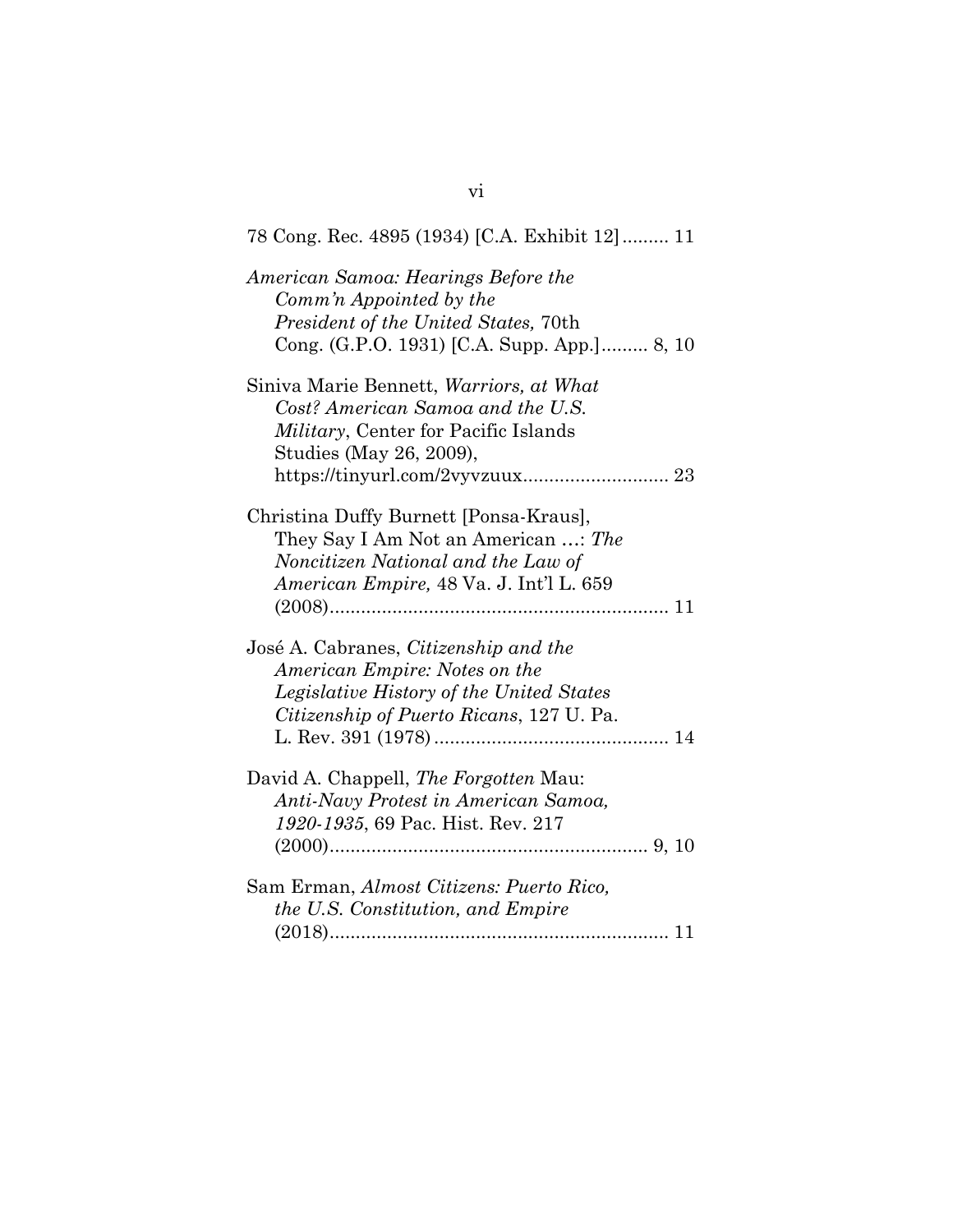| Sam Erman, Status Manipulation and<br>Spectral Sovereigns, 53 Colum. Hum.                                                                    |
|----------------------------------------------------------------------------------------------------------------------------------------------|
| Final Report, The Future Political Status<br><b>Study Commission of American Samoa</b><br>(Jan. 2, 2007) [C.A. Exhibit 17] 19, 20            |
| Harold L. Ickes, Opinion, Navy Withholds<br>Samoan and Guam Petitions from<br>Congress, Honolulu Star-Bull., Apr. 16,                        |
| Heidi Lara, Cardwell Reflects on Military<br>Career, Command in Pacific, News-<br>Herald (Oct. 4, 2015),<br>https://tinyurl.com/2p9ykjb6  23 |
|                                                                                                                                              |
|                                                                                                                                              |
|                                                                                                                                              |
| Gary Lawson & Guy Seidman, The<br>Constitution of Empire: Territorial<br><i>Expansion &amp; American Legal History</i>                       |
| Aaron Mendelson, Why Can't American<br>Samoans Be Citizens? Lawsuit Says<br><i>They Should Be, U.S. &amp; World (Mar. 28,</i>                |

## vii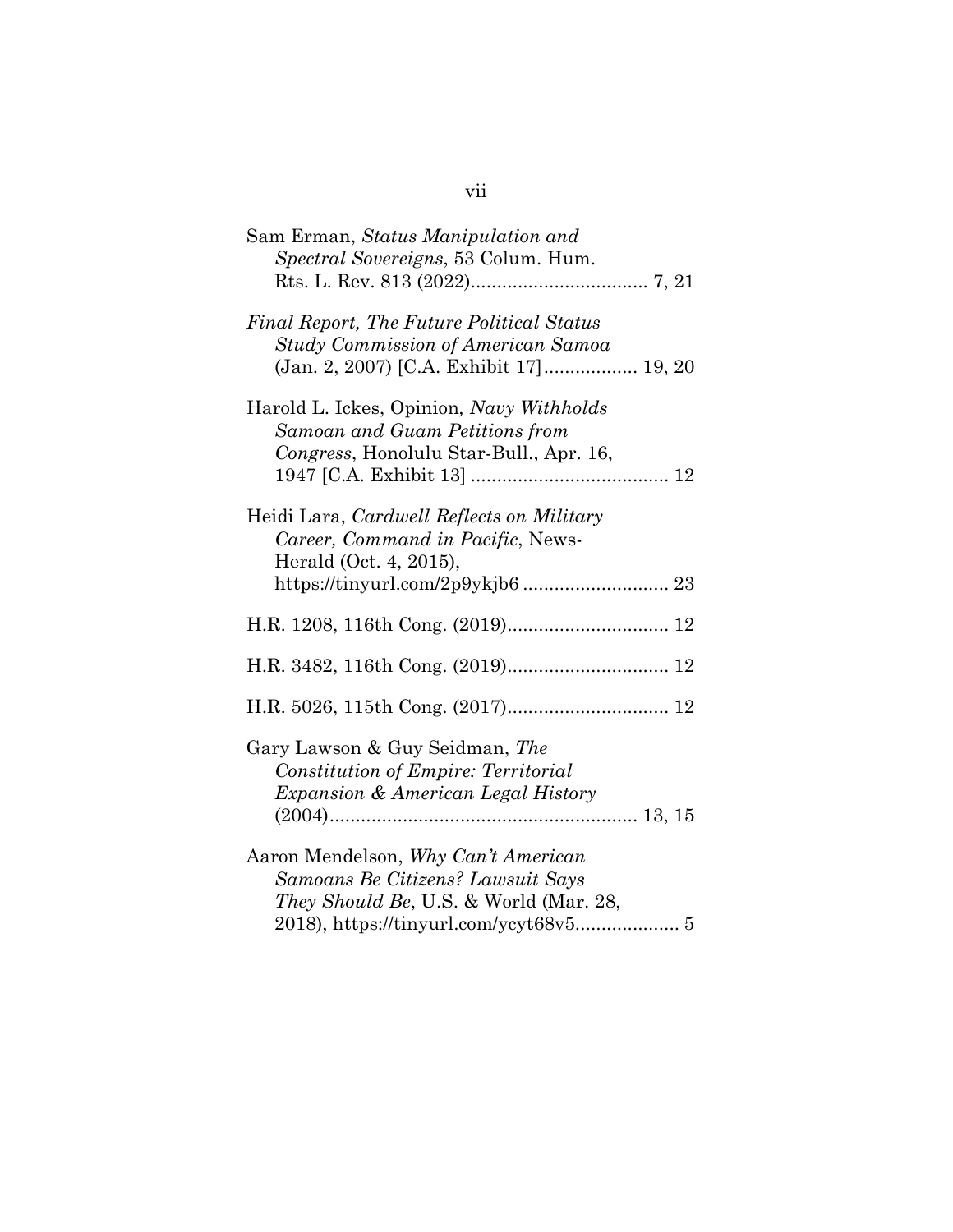## viii

| Reuel S. Moore & Joseph R. Farrington,<br>The American Samoan Commission's<br>Visit to Samoa $(G.P.O. 1931)$ [C.A. Supp.                                                                                    |
|-------------------------------------------------------------------------------------------------------------------------------------------------------------------------------------------------------------|
| Christina D. Ponsa-Kraus, The Insular<br>Cases Run Amok, 131 Yale L.J.                                                                                                                                      |
| Michael D. Ramsey, Originalism and<br>Birthright Citizenship, 109 Geo. L.J. 405                                                                                                                             |
| S. Doc. No. 71-249 (G.P.O. 1931) [C.A.                                                                                                                                                                      |
| Staff of S. Comm. on Interior & Insular<br>Affairs, 86th Cong., <i>Information on the</i><br>Government, Economics, Public Health,<br>and Education of American (Eastern)<br>Samoa (Comm. Print 1960) [C.A. |
| Study Mission to E. [Am.] Samoa, S. Comm.<br>on Interior & Insular Affairs, 86th<br>Cong., Rep. of Sens. Oren E. Long, of<br>Haw., and Ernest Gruening, of Alaska<br>VII (Comm. Print 1961) [C.A. Exhibit   |
| Juan R. Torruella, The Insular Cases: The<br>Establishment of a Regime of Political<br><i>Apartheid</i> , 29 U. Pa. J. Int'l L. 283                                                                         |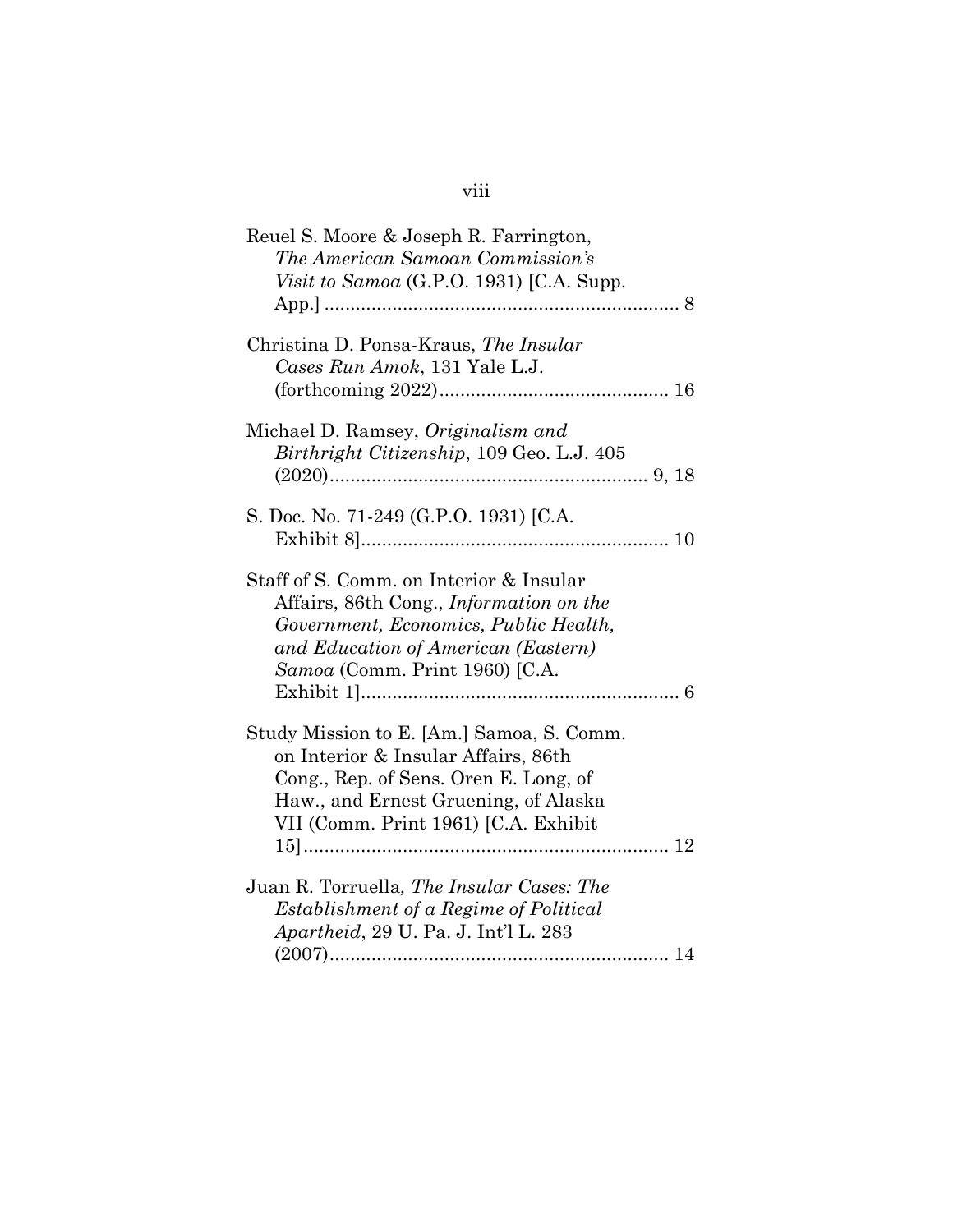| United Nations, Statement by Mr.<br>Talauega Eleasalo Va'alele Ale (May 19-<br>21, 2015), https://tinyurl.com/4jfew4c3 22                                                                                               |  |
|-------------------------------------------------------------------------------------------------------------------------------------------------------------------------------------------------------------------------|--|
| United Nations, Statement by Mr.<br>Talauega Eleasalo Va'alele Ale (May 9-<br>11, 2018), https://tinyurl.com/2p8mkh3h 22                                                                                                |  |
| U.S. Census Bureau, tbl.1, Population of<br>American Samoa: 2010 and 2020,                                                                                                                                              |  |
| U.S. Dep't of State, Foreign Affairs Manual,                                                                                                                                                                            |  |
| Charles R. Venator-Santiago, Citizens and<br>Nationals: A Note on the Federal<br>Citizenship Legislation for the United<br>States Pacific Island Territories, 1898 to<br><i>the Present</i> , 10 Charleston L. Rev. 251 |  |
| Rose Cuison Villazor, American Nationals<br>and Interstitial Citizenship, 85 Fordham                                                                                                                                    |  |
|                                                                                                                                                                                                                         |  |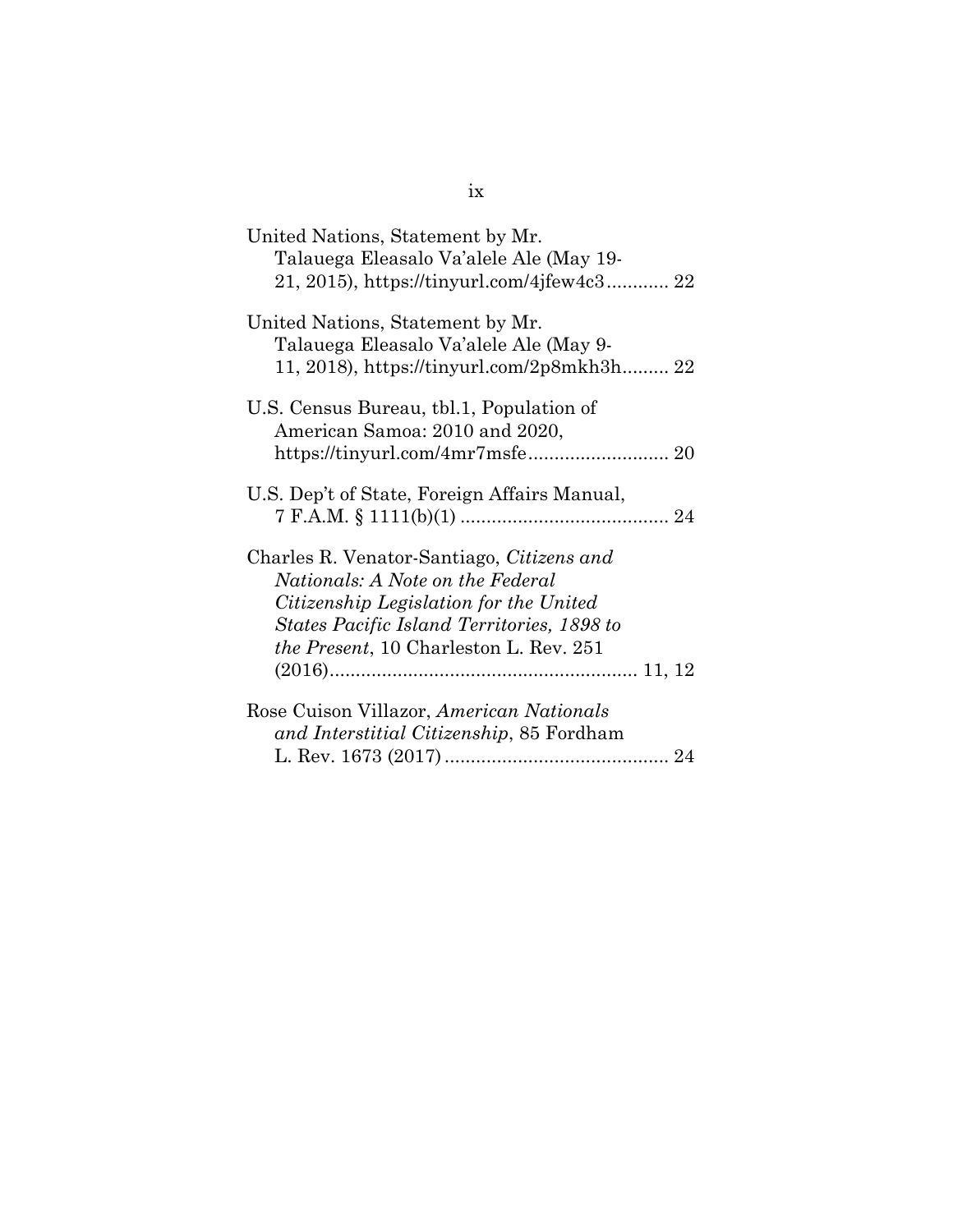#### **INTEREST OF AMICUS CURIAE**[1](#page-10-1)

<span id="page-10-0"></span>The Samoan Federation of America, Inc. ("Samoan Federation") is a non-profit organization based in Carson, California, that seeks to advance the cultural and socio-economic well-being of the Samoan community in the greater Los Angeles area and across the United States. Founded in 1969, it is one of the oldest Samoan organizations on the American mainland. For over 35 years, the Samoan Federation has hosted an annual "Flag Day" celebration, the largest annual gathering of Samoans in the continental United States. That event commemorates the decision of American Samoans to join the United States and celebrates their cultural identity and contributions to this country.

The Samoan Federation was a plaintiff in *Tuaua v. United States*, 788 F.3d 300 (D.C. Cir. 2015), where it argued that persons born in American Samoa are constitutionally entitled to birthright citizenship. The Samoan Federation has witnessed firsthand the profound harm inflicted by the denial of rights that the Constitution affords to persons born in American Samoa, including citizenship. American Samoans suffer discrimination and powerlessness because of their imposed noncitizen status. Those who choose to relocate stateside are, by and large, unable to vote and excluded from the formal lawmaking processes that

<span id="page-10-1"></span><sup>1</sup> The parties have consented to the filing of this amicus brief. No counsel for a party authored the brief in whole or in part. No party, counsel for a party, or any person other than amicus curiae and its counsel made a monetary contribution intended to fund the preparation or submission of the brief.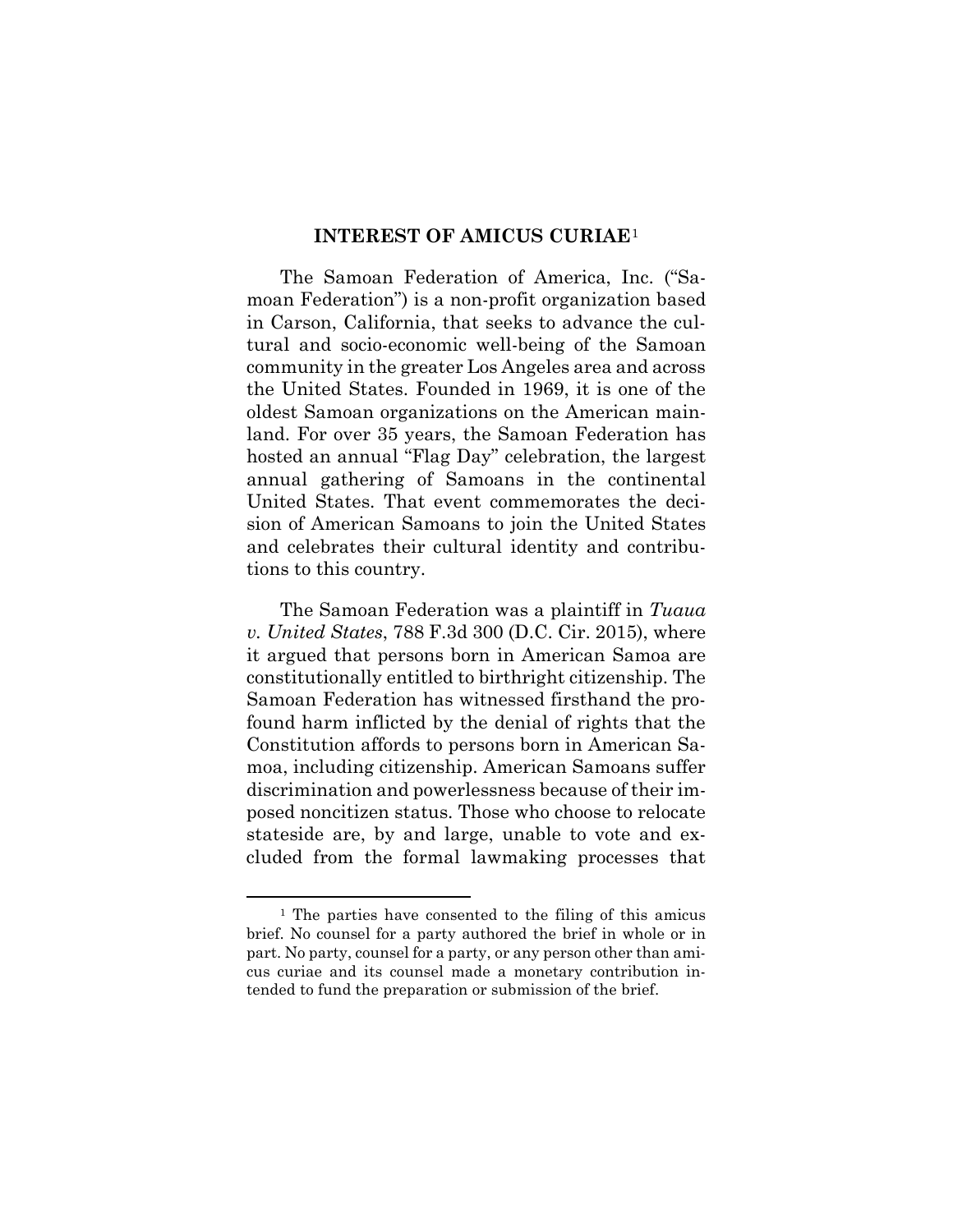directly affect them. Because the ruling below invoked and indeed expanded upon the harmful precedents responsible for their denial of constitutional rights (i.e., the Insular Cases), the Samoan Federation has a strong interest in the reversal of the Tenth Circuit's ruling. Ultimately, the Samoan Federation is committed to ending the harsh reality that many American Samoans experience—the fact that, as the late High Chief Loa Pele Faletogo, former president of the Samoan Federation, aptly described, American Samoans are "citizens of nowhere."

### <span id="page-11-0"></span>**INTRODUCTION AND SUMMARY OF ARGUMENT**

The Tenth Circuit relied on the doctrine of territorial incorporation that emerged from the Insular Cases to hold that the Constitution's Citizenship Clause does not extend to persons born in American Samoa. As typically described, that doctrine draws a distinction between territories destined for statehood (incorporated), to which the Constitution applies in full, and those that are not (unincorporated), to which it only applies in part. *See Boumediene v. Bush*, 553 U.S. 723, 757 (2008). For years, this Court has "come to admit discomfort" with the doctrine, which has no basis in the Constitution's text and instead finds support in racial stereotypes and anachronistic imperialist ambitions. *United States v. Vaello Madero*, 142 S. Ct. 1539, 1555 (2022) (Gorsuch, J., concurring) (citing *Fin. Oversight & Mgmt. Bd. for Puerto Rico v. Aurelius Inv., LLC*, 140 S. Ct. 1649, 1665 (2020); *Reid v. Covert*, 354 U.S. 1, 14 (1957) (plurality opinion)); *see also Vaello Madero*, 142 S. Ct. at 1560 n.4 (Sotomayor, J., dissenting); *Torres v. Puerto Rico*, 442 U.S. 465,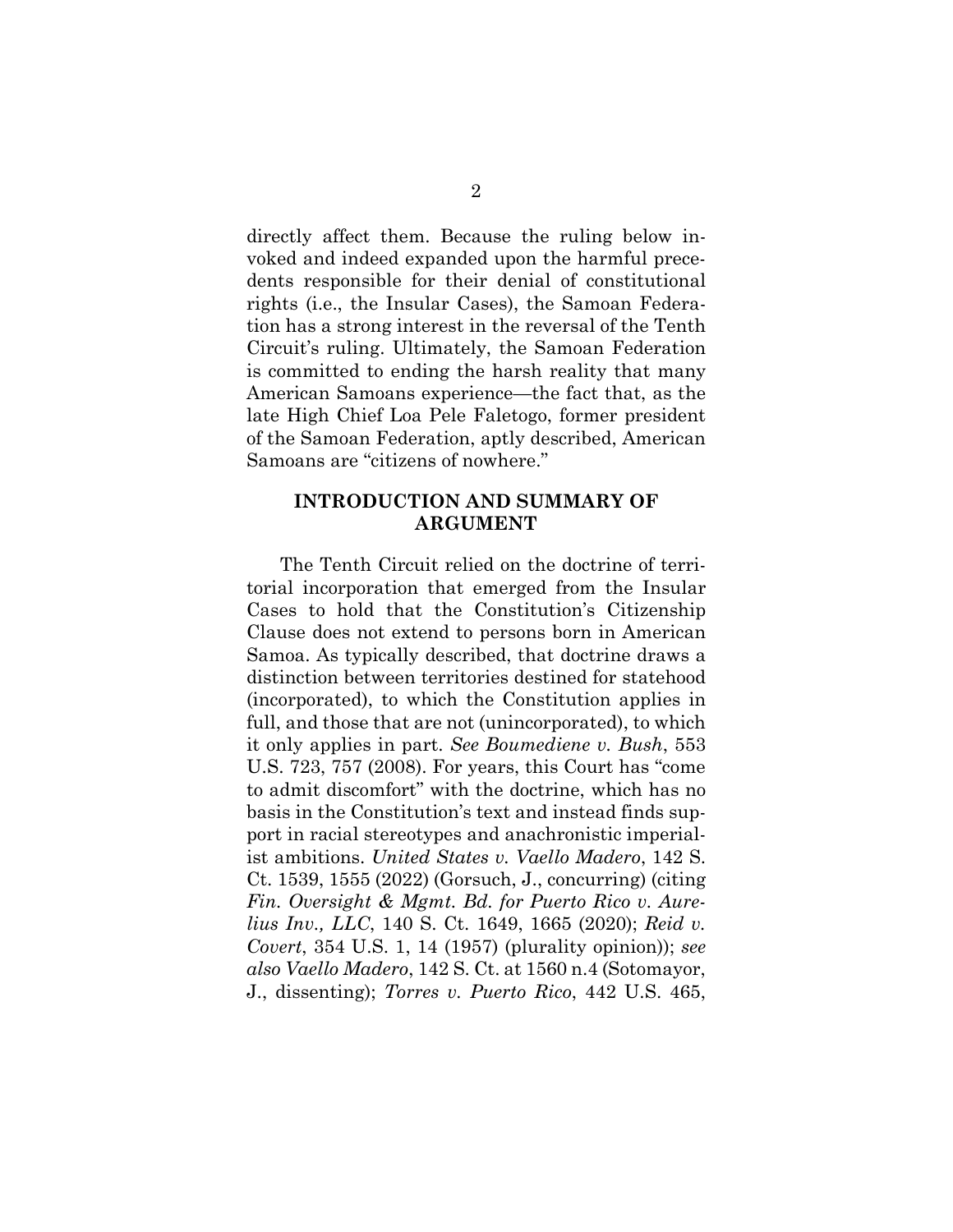475-76 (1979) (Brennan, J., concurring in the judgment)*.* As recently as two years ago, this Court unanimously agreed with Justice Black's plurality opinion in *Reid* that "the Insular Cases should not be further extended … whatever their continued validity." *Aurelius*, 140 S. Ct. at 1665; *accord Reid*, 354 U.S. at 14 ("[The] concept that the Bill of Rights and other constitutional protections against arbitrary government are inoperative when they become inconvenient or when expediency dictates otherwise is a very dangerous doctrine and if allowed to flourish, would destroy the benefit of a written Constitution and undermine the basis of our government.").

Despite the discomfort, this Court has not resolved the doctrine's continued vitality, as lower courts have been reticent to conclude that parts of the Constitution do not apply in the territories. That is until this case. Because the Tenth Circuit has attempted to disinter and repurpose that shameful line of precedent to deny something as fundamental as citizenship to persons born in a U.S. territory, this case squarely presents the much-awaited opportunity to cast aside the Insular Cases and place them in the dustbin of history, where they belong.

**I.** An integral aspect of American Samoa's history has been the pursuit of U.S. citizenship.

**A.** In 1900, the people of American Samoa transferred their sovereignty and pledged allegiance to the United States, reasonably expecting that U.S. sovereignty would bring them U.S. citizenship. That expectation was consistent with this Court's settled precedents establishing that the Citizenship Clause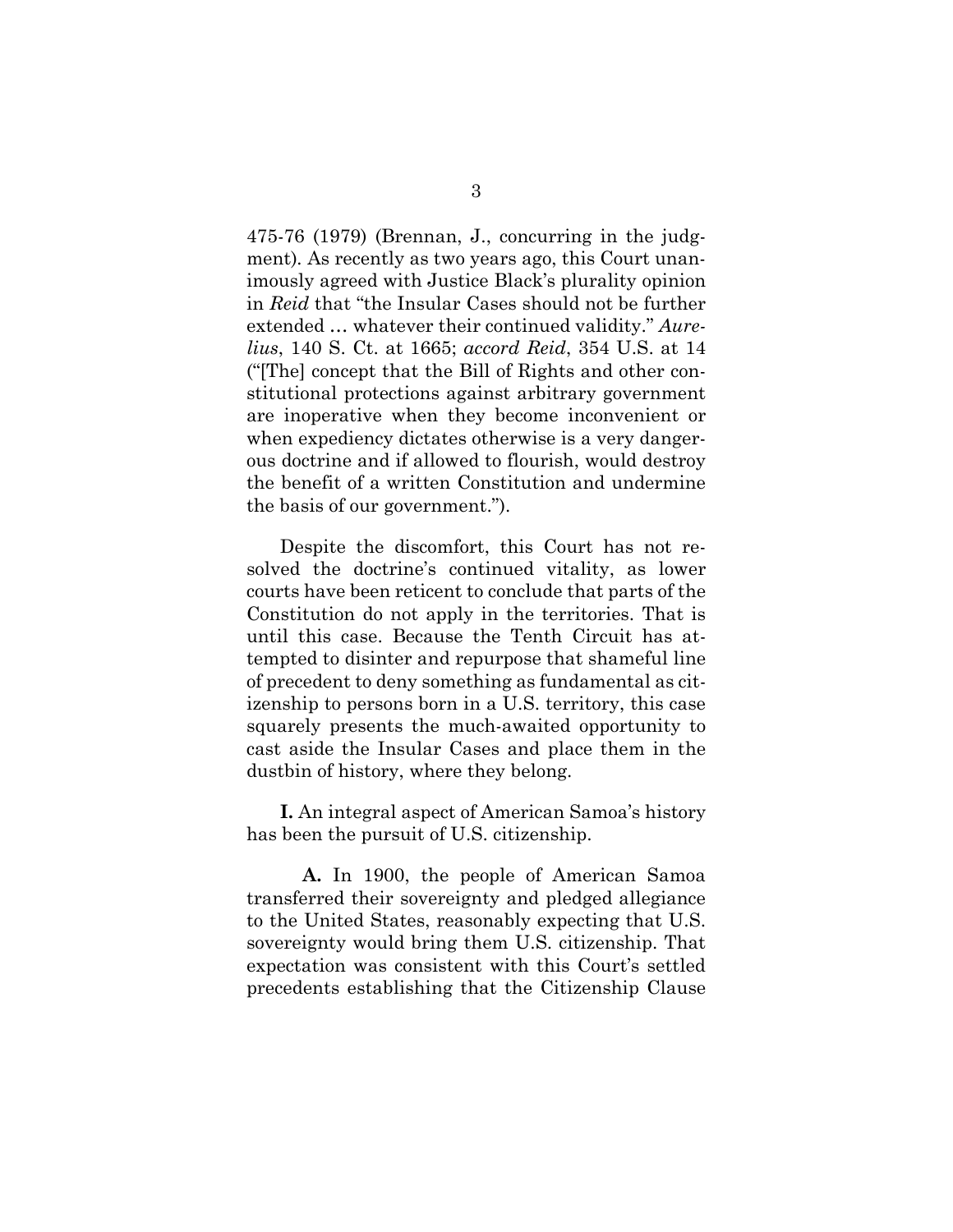of the Fourteenth Amendment extends to persons born under U.S. sovereignty.

**B.** After becoming a part of the United States, American Samoans began a decades-long campaign for citizenship. Through public demonstrations, resolutions by their territorial legislature, and petitions to the U.S. President, American Samoans repeatedly asked the U.S. government to grant them the citizenship that the Constitution already afforded them. Detractors in the U.S. government wielded established tactics grounded in racism and fearmongering to successfully block proposed legislation. In response, Congress imposed upon American Samoans—contrary to their expectations and wishes—the status of "noncitizen U.S. national," a unique and confusing label that purports to define and exclude American Samoans to this day.

**II.** This Court should grant certiorari in this case to overturn a ruling that relies on, and indeed extends, the Insular Cases.

**A.** Although the Tenth Circuit tried to sidestep the racist rationale of the Insular Cases, it found the flexibility of their legal framework enticing. The court of appeals sought to repurpose the doctrine of territorial incorporation to supposedly safeguard the preferences and traditional practices of American Samoa from the U.S. Constitution. It did not explain, however, how denying citizenship would accomplish that purported goal. In any event, the repurposed version of the Insular Cases' doctrine is as unconstitutional and dangerous as its original version.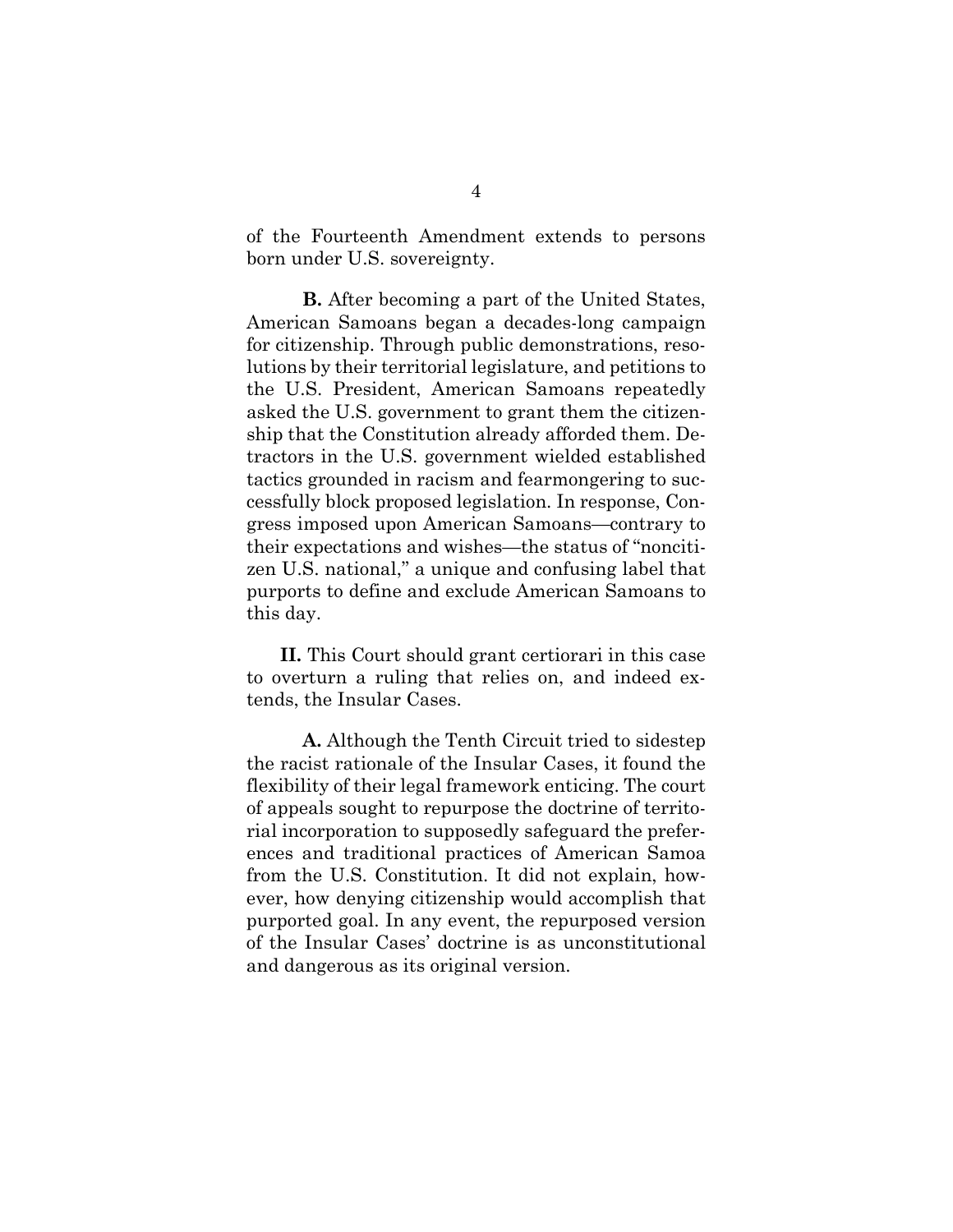**B.** The lack of consensus on the citizenship question in contemporary American Samoa and the opposition of the current territorial government cannot justify denying American Samoans a right that the Constitution plainly affords them. The views of current officials are immaterial to the meaning of the Citizenship Clause. Even if this kind of poll were germane, there is no evidence in the record suggesting that the majority of American Samoans oppose citizenship. And those who oppose citizenship rely on factually and legally unfounded speculation about what the Citizenship Clause's application might do to American Samoan mores and customs.

**III.** This Court should also grant certiorari to bring to a halt the deep and ongoing harm that American Samoans experience as a result of their noncitizen status. That status interferes with American Samoans' individual right to self-determination, holding them back from fully realizing their hopes and aspirations. For example, those who move to the states are, by and large, unable to vote, run for office, and serve on juries. In certain jurisdictions, they cannot purchase or carry firearms. And despite having among the highest military recruitment rates in the Nation, American Samoans are barred from becoming commissioned officers in the U.S. Armed Forces. In short, American Samoans are reminded every day that they are neither "aliens" nor "citizens." They are in an offensive constitutional limbo—or as Chief Loa noted before his passing, "We're hanging in the middle," being "citizens of nowhere." Aaron Mendelson, *Why Can't American Samoans Be Citizens? Lawsuit Says They Should Be,* U.S. & World (Mar. 28, 2018), [https://tinyurl.com/ycyt68v5.](https://tinyurl.com/ycyt68v5)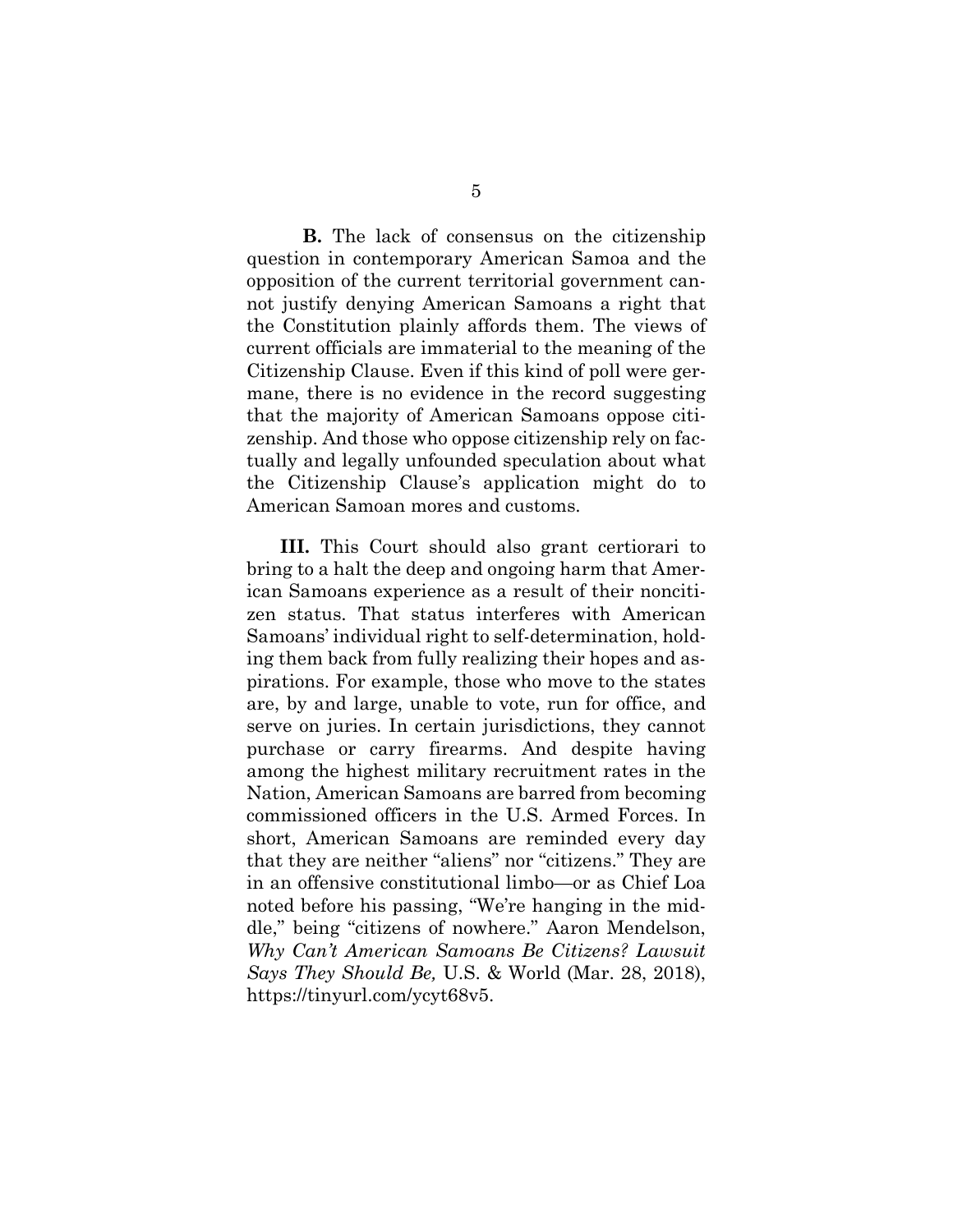#### **ARGUMENT**

- <span id="page-15-2"></span><span id="page-15-1"></span><span id="page-15-0"></span>**I. The Pursuit Of U.S. Citizenship Is An Integral Part Of American Samoa's History.** 
	- **A. American Samoans transferred their sovereignty to the United States, reasonably expecting they would become U.S. citizens.**

Before 1900, the United States and European countries had frequent interactions with the South Pacific archipelago that came to be known as American Samoa. *See, e.g.*, Staff of S. Comm. on Interior & Insular Affairs, 86th Cong., *Staff Study on American Samoa: Information on the Government, Economy, Public Health, and Education of American (Eastern) Samoa* 4 (Comm. Print 1960) [C.A. Exhibit 1 at 9-10]<sup>[2](#page-15-3)</sup> (describing interactions based on exploration and commerce); Treaty of Friendship and Commerce, U.S.-Am. Samoa, Jan. 17, 1878, 20 Stat. 704 (permitting U.S. Navy to establish coaling station in the island of Tutuila). The people of these islands were sovereign and independent, organized around a system of hereditary chiefs that governed the islands. *See*  Pet. App. 7a. That changed in the early part of the twentieth century, however, not least because of U.S. pressure.

<span id="page-15-3"></span><sup>2 &</sup>quot;C.A. Exhibit" refers to the exhibits attached to the Brief of Amicus Curiae Samoan Federation of America filed on May 12, 2020, before the Tenth Circuit. "C.A. Supp. App." refers to the appendix filed on April 14, 2020, by Appellees in the Tenth Circuit (now, Petitioners).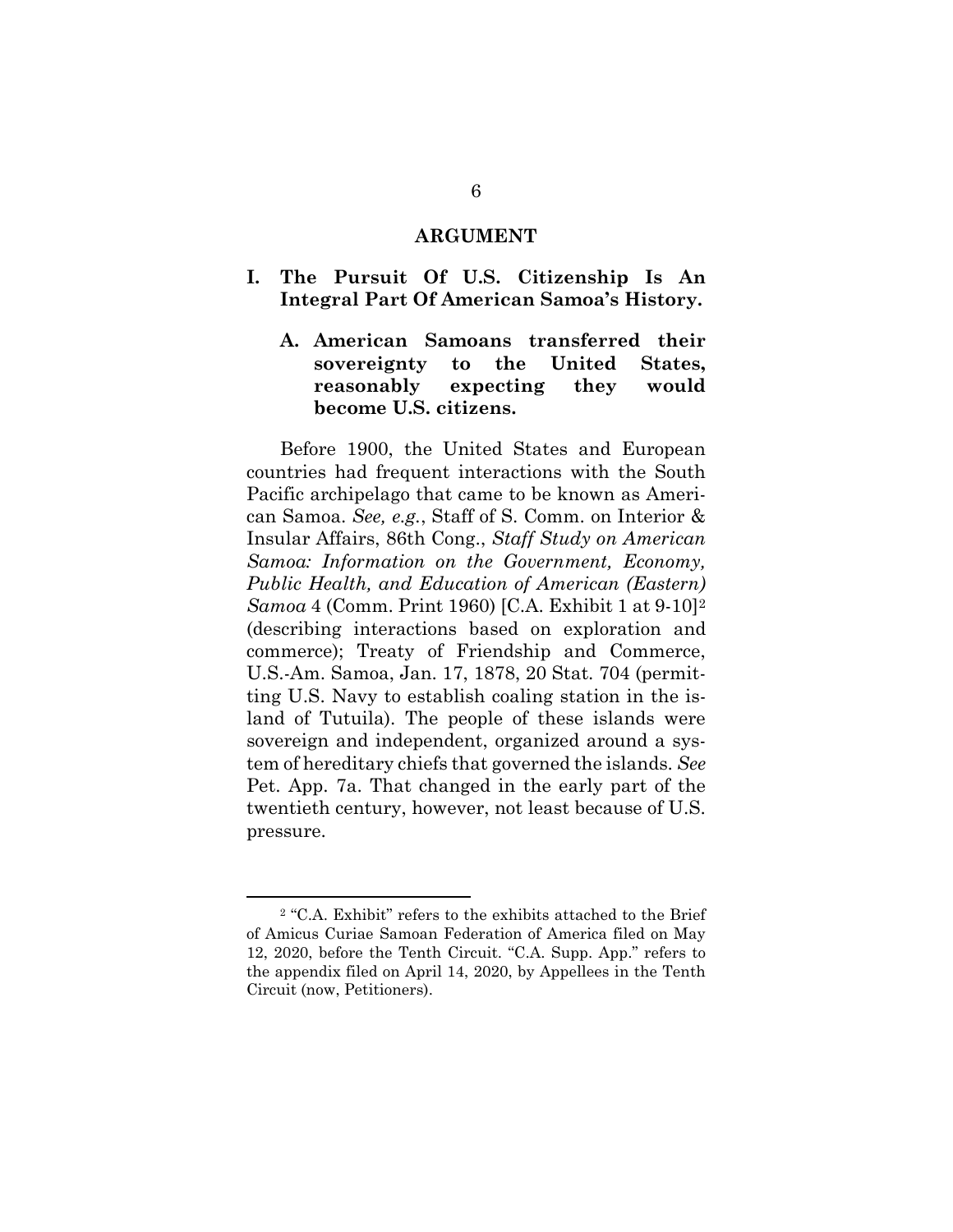After the United States convinced Germany and Great Britain to renounce their claims over the eastern Samoan islands, *see* Convention to Adjust Amicably the Questions in Respect to the Samoan Group of Islands, U.S.-Ger.-Gr. Brit., Dec. 2, 1899, 31 Stat. 1878, the U.S. government turned its focus to assuming control of the territory. It did so through "a sadly familiar pattern" that our Nation's Indian Tribes know all too well. *McGirt v. Oklahoma*, 140 S. Ct. 2452, 2482 (2020). In exchange for control of foreign lands and resources, U.S. officials would dangle the benefits and privileges of citizenship alongside promises of self-government that in effect served to perpetuate colonial rule. *See* Sam Erman, *Status Manipulation and Spectral Sovereigns*, 53 Colum. Hum. Rts. L. Rev. 813, 828-52 (2022) (discussing the continued practice of "status manipulation" and promises of "spectral native sovereignty" in American Samoa).

Faced with the ever-looming presence of the U.S. Navy and promises of prosperity and protection, between 1900 and 1904, Samoan chiefs signed treaties granting the U.S. government "full power and authority" to govern the territory. Cession of Tutuila and Aunu'u Islands at 1-2, Apr. 17, 1900 (codified at 48 U.S.C. § 1661) [C.A. Exhibit 2 at 15-16]; Cession of Manu'a Islands, July 14, 1904 (codified at 48 U.S.C. § 1661) [C.A. Exhibit 3 at 26]. Under these arrangements, American Samoans pledged to "obey and owe allegiance to the Government of the United States of America." Cession of Tutuila and Aunu'u, *supra*, at 3 [C.A. Exhibit 2 at 17].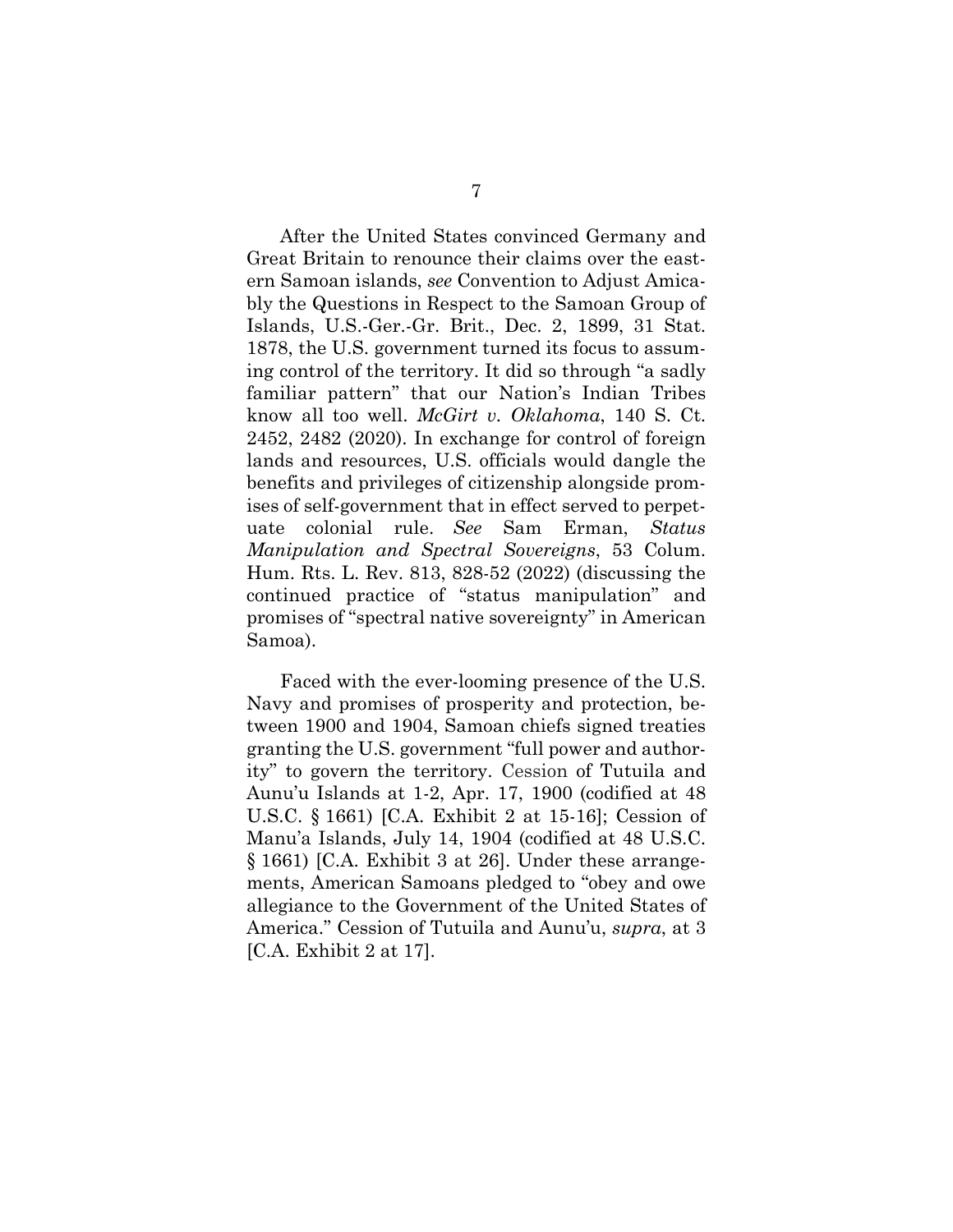American Samoans believed that, by transferring their sovereignty and pledging allegiance to the United States, they would be recognized as U.S. citizens. *See* Reuel S. Moore & Joseph R. Farrington, *The American Samoan Commission's Visit to Samoa* 45 (G.P.O. 1931) [C.A. Supp. App. 23] ("[T]he Samoans understood first that annexation by the United States meant the people would receive American citizenship."); *id.* at 53 [C.A. Supp. App. 25] ("After the American flag was raised in 1900 the people thought they were American citizens."); *American Samoa: Hearings Before the Comm'n Appointed by the President of the United States,* 70th Cong. 217 (G.P.O. 1931) [C.A. Supp. App. 41] ("[W]e underst[oo]d in that annexation that we automatically became American citizens.").

The expectation that U.S. citizenship would follow the U.S. flag was eminently reasonable. After all, the first round of the infamous Insular Cases that arguably eroded that understanding would not be decided until May 1901—a little over a year after the Samoan chiefs ceded control to the United States of the primary island group. *See, e.g.*, *Downes v. Bidwell*, 182 U.S. 244 (1901); *DeLima v. Bidwell*, 182 U.S. 1 (1901). Even then, in 1904, this Court left open the question of whether persons born in unincorporated territories are entitled to birthright U.S. citizenship. *See Gonzales v. Williams*, 192 U.S. 1, 12 (1904).

But the Constitution's Citizenship Clause, properly understood, confirms the status of American Samoans as U.S. citizens. *See United States v. Wong Kim Ark*, 169 U.S. 649, 693 (1898) (holding that clause reaffirmed "the ancient and fundamental rule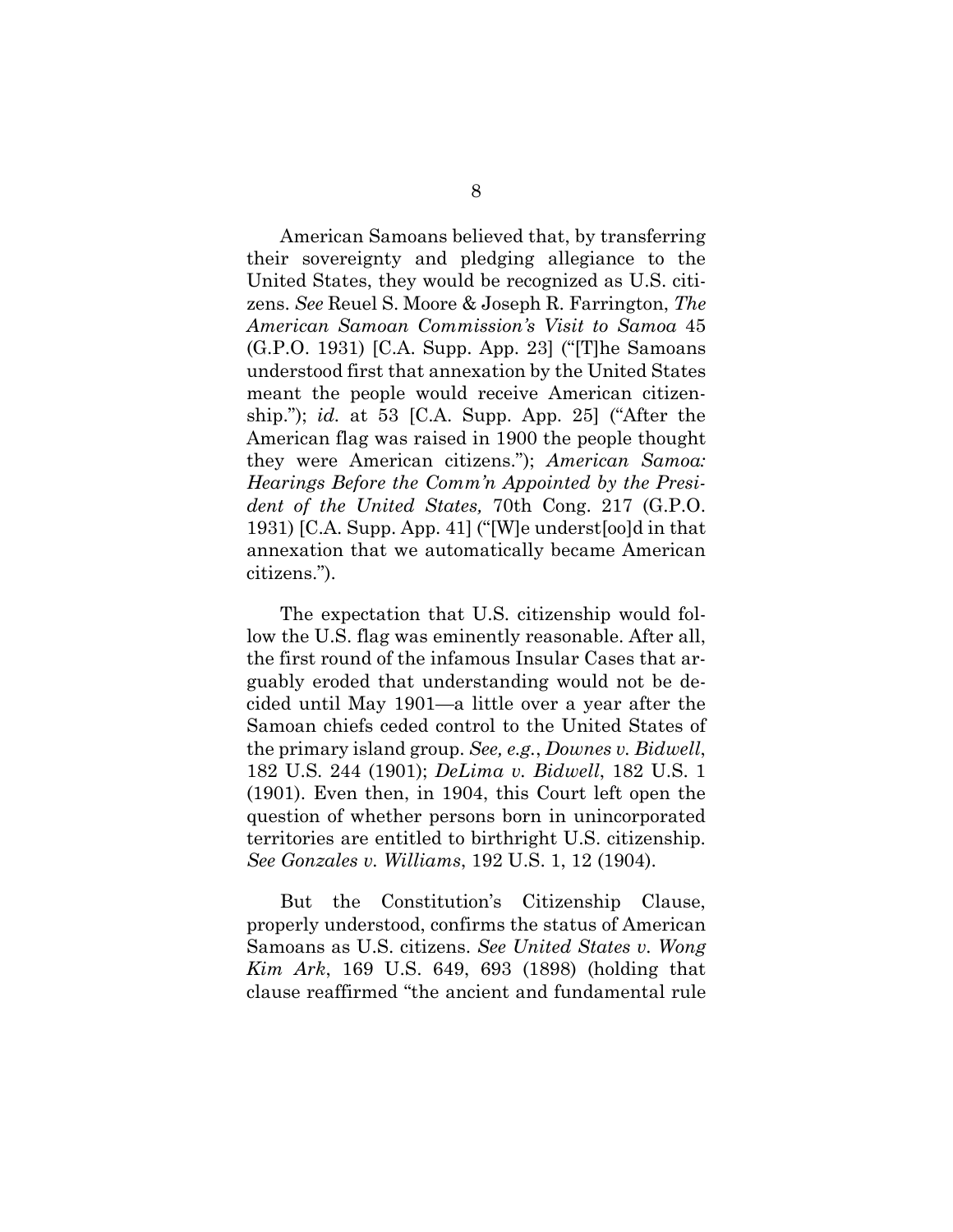of citizenship by birth within the territory, in the allegiance and under the protection of the country"); *Boyd v. Nebraska*, 143 U.S. 135, 162 (1892) ("Manifestly the nationality of the inhabitants of territory acquired by . . . cession becomes that of the government under whose dominion they pass."); *accord* Michael D. Ramsey, *Originalism and Birthright Citizenship*, 109 Geo. L.J. 405, 424 (2020) (explaining that clause codified the common-law rule that birth within U.S. sovereignty brought U.S. citizenship).

#### <span id="page-18-0"></span>**B. Racism and fearmongering in the U.S. government drove the early opposition to citizenship.**

The U.S. government nonetheless declined to acknowledge American Samoans' citizenship. In response, in 1920, American Samoans created a new political movement, the *Mau* (meaning "public opposition"), that organized peaceful demonstrations to press the U.S. government to "make [them] real American citizens" and even petitioned President Coolidge for U.S. citizenship. David A. Chappell, *The Forgotten* Mau: *Anti-Navy Protest in American Samoa, 1920-1935*, 69 Pac. Hist. Rev. 217, 233, 249, 254- 55 (2000). That group—not to be confused with the separate *Mau* movement in Western Samoa that contributed to the formation of the independent country of Samoa—led to Congress's creation of the American Samoa Commission (the "Commission"). *Id.* at 251-52. After conducting extensive field hearings and learning about the desire of American Samoans (including prominent chiefs) to be both proud Samoans and U.S. citizens, the Commission unanimously recommended to Congress that American Samoans be granted U.S.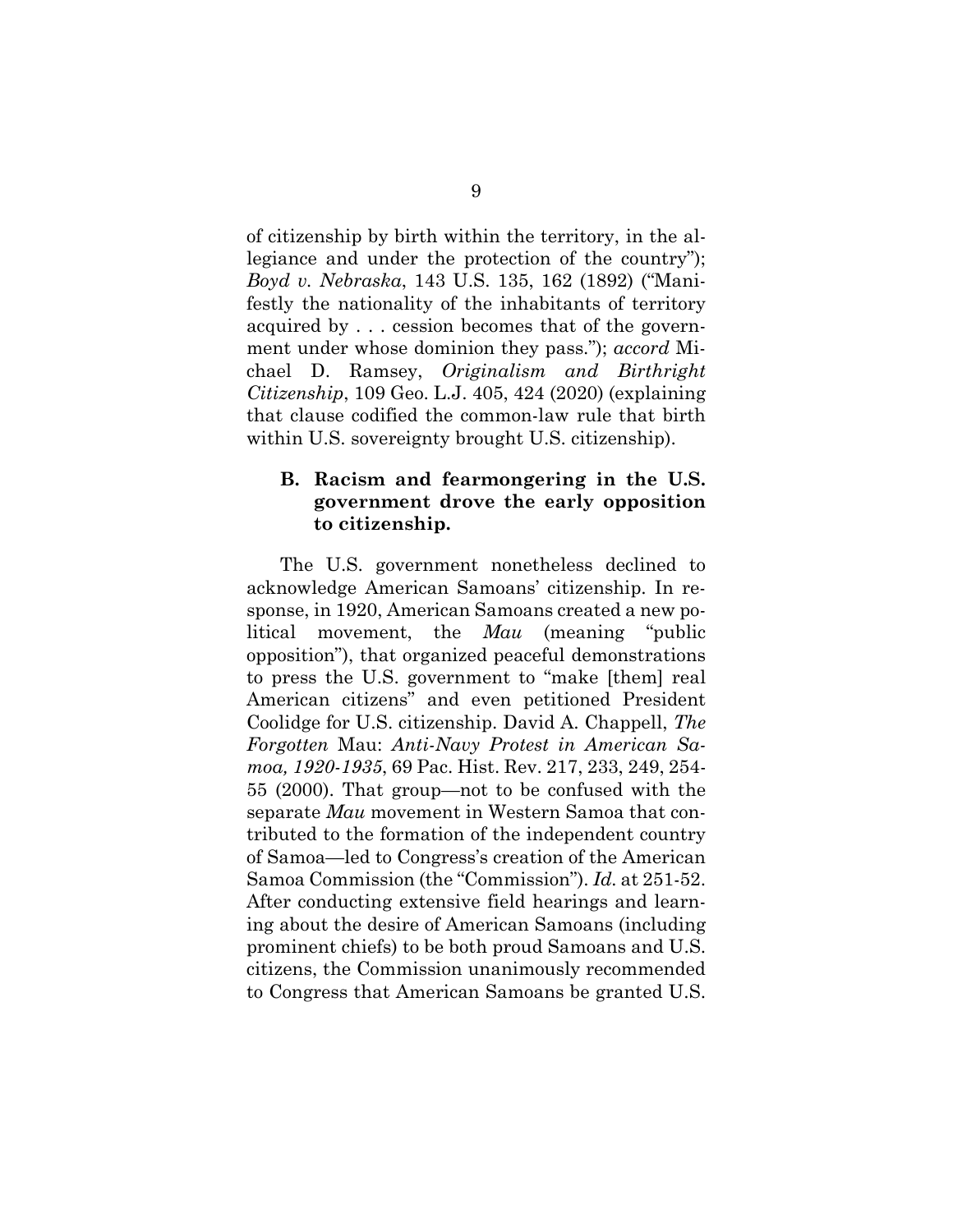citizenship. *See id.* at 252-55; S. Doc. No. 71-249 (G.P.O. 1931) [C.A. Exhibit 8 at 159].

But there were opponents in the U.S. government, and their motivations were not exactly subtle. For example, a former Naval Governor to American Samoa stated, "The people are primitive …. They become savage … when deeply aroused …. They are like grown-up, intelligent children who need kindly guidance …." *American Samoa*: *Hearings Before the Comm'n Appointed by the President, supra, at* 334 (statement of former Gov. H.F. Bryan) [C.A. Supp. App. 66]. He also said, "[t]he people of American Samoa are, at present, not at all prepared to become citizens of the United States; and have given the subject little or no thought." *Id.* at 335 [C.A. Supp. App. at 67].

Unfortunately, that statement found agreement among other U.S. government officials. A congressman, for example, stated:

What I am opposed to is taking American citizenship and flinging it … out to a group of people absolutely unqualified to receive it …. [T]hese poor unsophisticated people …. Let us not load upon them the responsibility of American citizenship. They cannot take it …. I say to you that this is a right that we ought to circumscribe with safeguards and is something that should never be given except as a privilege, and let us not give it to these people until they are able to appreciate the privilege.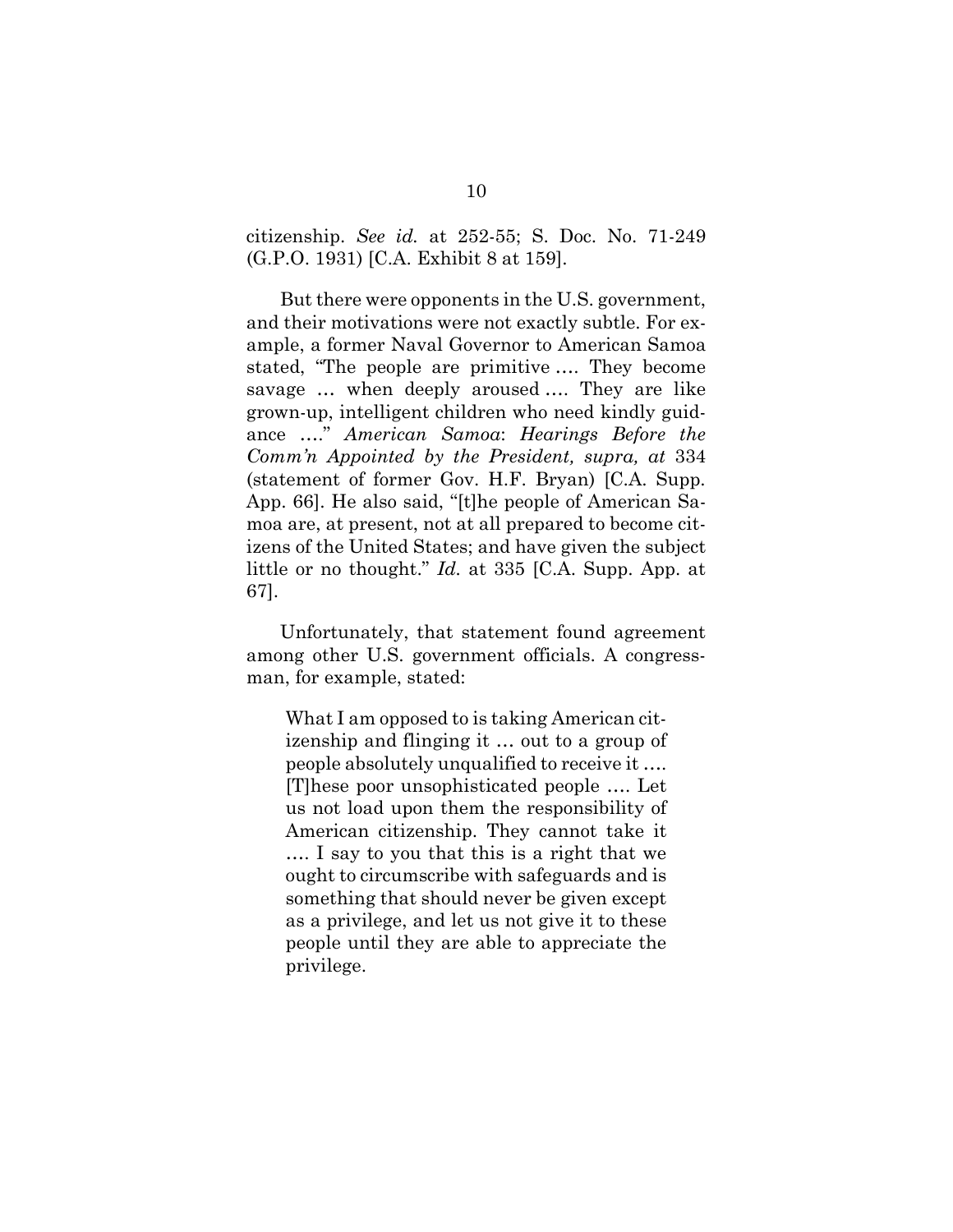76 Cong. Rec. 4926, 4932, 4937 (1933) (statement of Rep. Jenkins) [C.A. Exhibit 11 at 202, 207].

These sentiments effectively stymied the fight for citizenship. Although federal legislation that was proposed in 1931 and would have granted citizenship to American Samoans passed the U.S. Senate, the bill was defeated in the House. *Id.* at 4937. Similar bills were proposed in 1934, 1936, and 1937, and so on all of them failing, after facing opposition in the House and from the U.S. Navy. *See* 78 Cong. Rec. 4895, 4895 (1934) [C.A. Exhibit 12 at 209]; *accord*  Charles R. Venator-Santiago, *Citizens and Nationals: A Note on the Federal Citizenship Legislation for the United States Pacific Island Territories, 1898 to the Present*, 10 Charleston L. Rev. 251, 271-72 (2016).

In 1940, Congress imposed upon American Samoans the cryptic status of "nationals, but not citizens, of the United States." Nationality Act, Pub. L. No. 76- 853, 54 Stat. 1137, 1139 (1940) (codified at 8 U.S.C. § 1408(1)). That category is one that the political branches created out of whole cloth in light of this Court's reticence in *Gonzales*, *supra* at 8, to decide whether persons born in unincorporated territories are entitled to birthright citizenship. *See* Christina Duffy Burnett [Ponsa-Kraus], They Say I Am Not an American …: *The Noncitizen National and the Law of American Empire,* 48 Va. J. Int'l L. 659, 668-82 (2008) (explaining that this category did not exist in 1900; either one was a "citizen" or an "alien"); *accord* Sam Erman, *Almost Citizens: Puerto Rico, the U.S. Constitution, and Empire* 60-62, 87, 102, 114-15 (2018).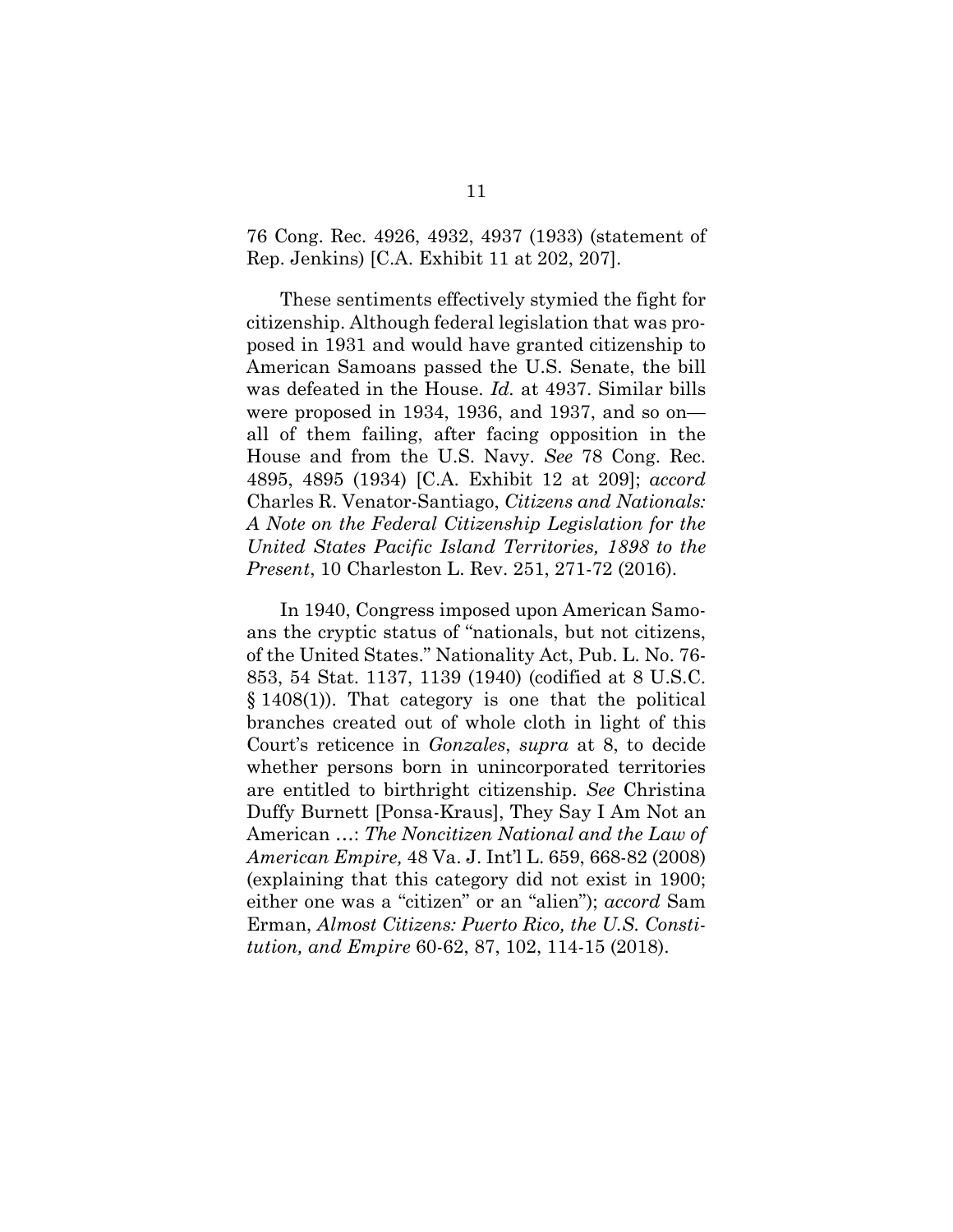The efforts of American Samoans to gain citizenship remained unabated for decades. In 1945, the American Samoan legislature, or *Fono*, passed a resolution demanding recognition as U.S. citizens. *See* Harold L. Ickes, Opinion*, Navy Withholds Samoan and Guam Petitions from Congress*, Honolulu Star-Bull., Apr. 16, 1947, at 9 [C.A. Exhibit 13 at 217]. U.S. Naval officers arguably prevented the resolution from getting to Congress, and it was only after a member of Congress and the Secretary of the Interior visited the territory two years later that they learned about the *Fono*'s resolution. *Id.* A similar resolution was adopted in 1960, which was presented to a congressional subcommittee that visited the island, again to no avail. *See* Study Mission to E. [Am.] Samoa, S. Comm. on Interior & Insular Affairs, 86th Cong., Rep. of Sens. Oren E. Long, of Haw., and Ernest Gruening, of Alaska VII (Comm. Print 1961) [C.A. Exhibit 15 at 229].

To this day, dozens of bills have been introduced to grant persons born in American Samoa a citizenship right that the Constitution already affords them. *See* Venator-Santiago, *supra*, at 271-72 & n.124 (collecting 31 bills introduced in Congress between 1931 and 2013); *see also* H.R. 3482, 116th Cong. (2019); H.R. 1208, 116th Cong. (2019) (providing mechanisms for American Samoans to choose citizenship and to streamline naturalization procedures); H.R. 5026, 115th Cong. (2017) (same). Yet Congress has not acted, necessitating judicial intervention.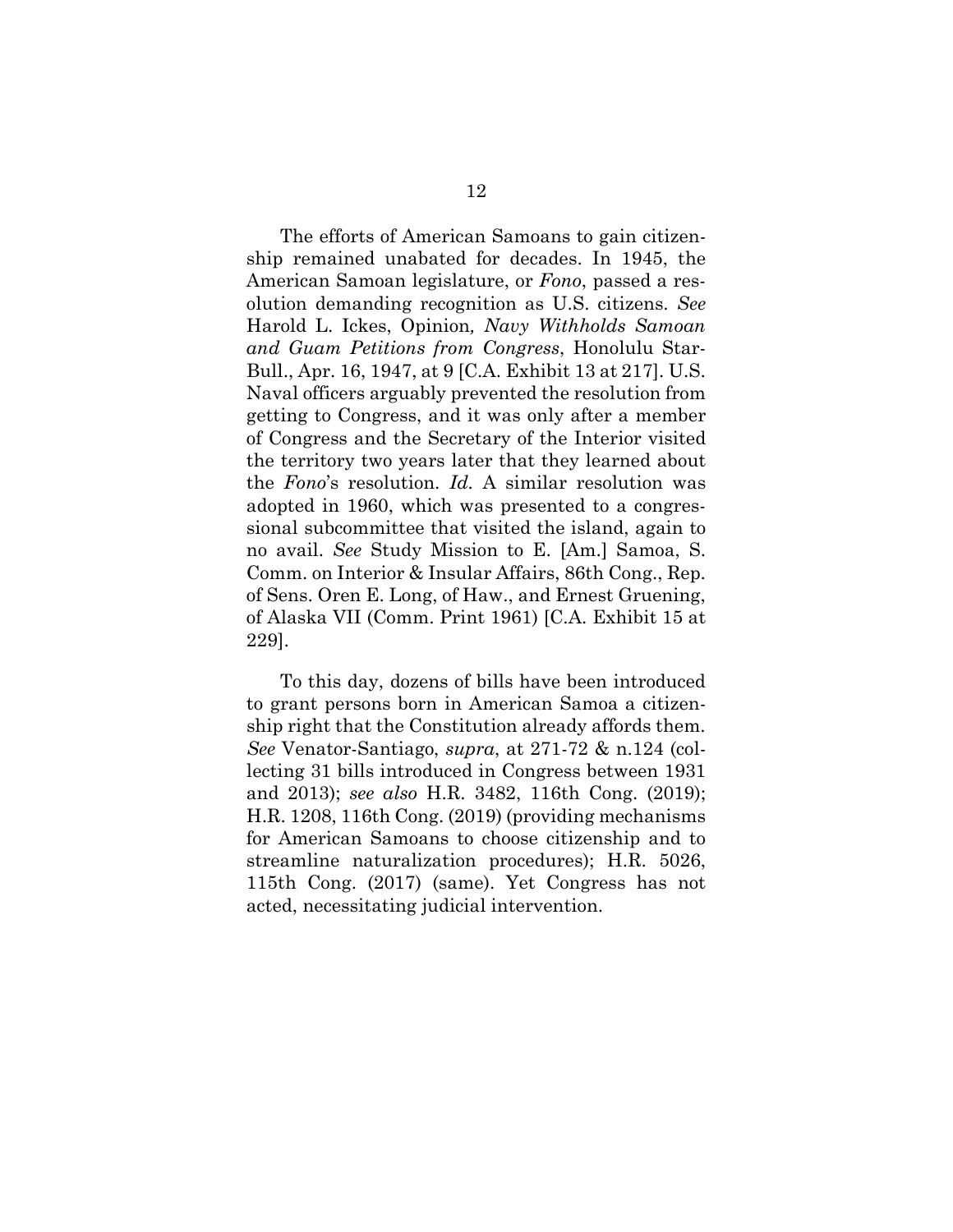## <span id="page-22-0"></span>**II. This Court Should Grant Certiorari To Overturn A Decision That Invokes And Expands On The Insular Cases.**

## <span id="page-22-1"></span>**A. The Tenth Circuit's repurposing of the doctrine of territorial incorporation is both unconstitutional and dangerous.**

The Tenth Circuit's reliance on the territorial incorporation doctrine of the Insular Cases to deny American Samoans their constitutional right to U.S. citizenship warrants certiorari. That doctrine has no basis in the Constitution's text or original meaning. The Constitution's Territory Clause simply authorizes Congress "to dispose of and make all needful Rules and Regulations respecting the [United States] Territory." U.S. Const. art. IV, § 3, cl. 2. It does not distinguish among territories based on "incorporated" or "unincorporated" status. Nor does it empower Congress to decide whether to extend or withhold constitutional rights. Because Congress "'has no existence except by virtue of the Constitution,' … it may not ignore that charter in the Territories any more than it may in the States." *Vaello Madero*, 142 S. Ct. at 1555 (Gorsuch, J., concurring) (quoting *Downes*, 182 U.S. at 382 (Harlan, J., dissenting)).

The doctrine upon which the Tenth Circuit relied is "transparently an invention designed to facilitate the felt needs of a particular moment in American history." Gary Lawson & Guy Seidman, *The Constitution of Empire: Territorial Expansion & American Legal History* 197 (2004). The "felt needs" of that moment revolved around the expansion of the American Empire, as well as how to govern distant possessions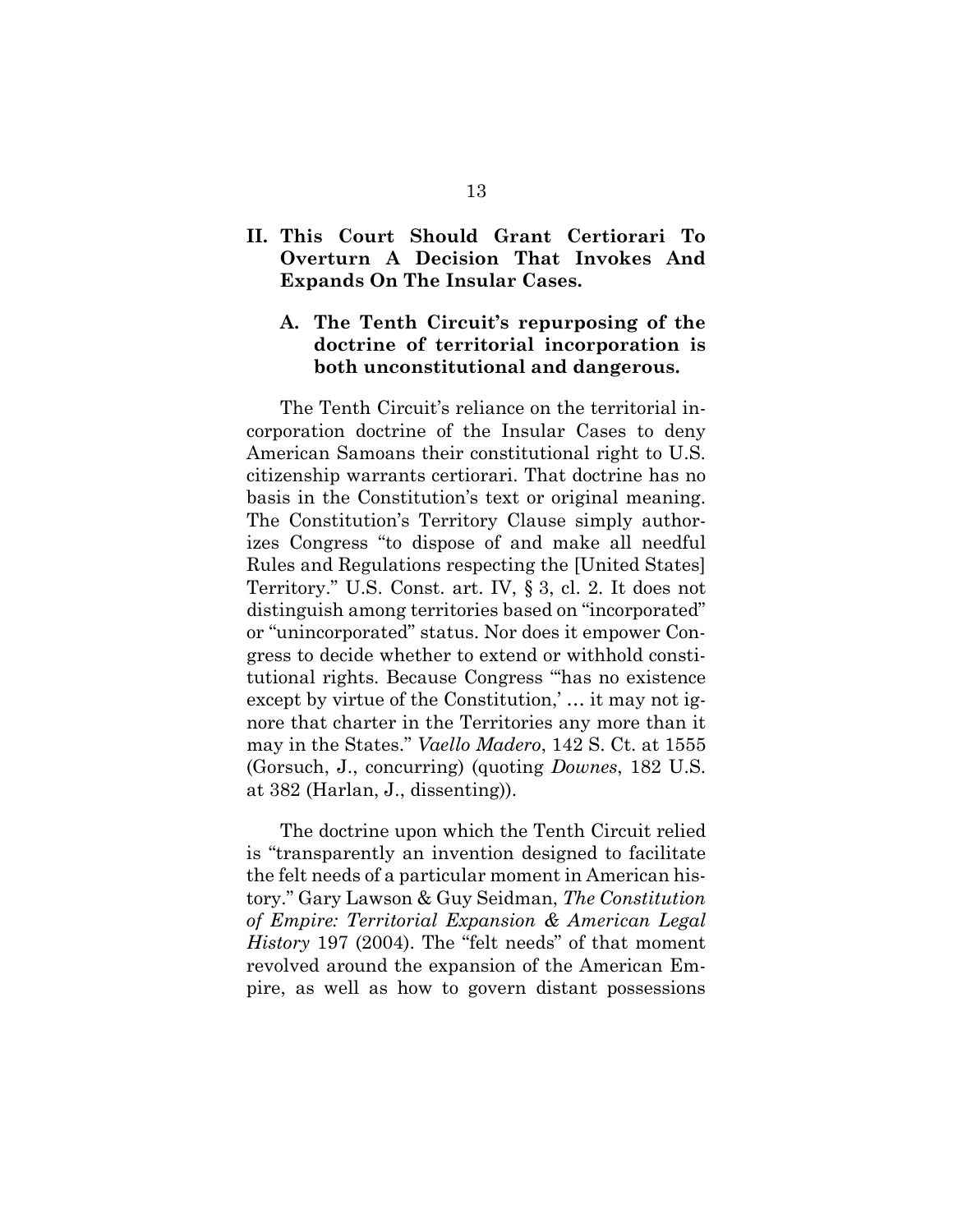inhabited by different races that were said to lack experience in Anglo-American traditions. *See* José A. Cabranes, *Citizenship and the American Empire: Notes on the Legislative History of the United States Citizenship of Puerto Ricans*, 127 U. Pa. L. Rev. 391, 392-395, 436-442 (1978) (identifying debate in the United States on governance of new territories, and the pervasive racism infecting the Insular Cases); *see also* Juan R. Torruella*, The* Insular Cases*: The Establishment of a Regime of Political Apartheid*, 29 U. Pa. J. Int'l L. 283, 286, 294 (2007) (describing socio-political context and racist views that led to the Insular Cases).

The Insular Cases sought to facilitate those "felt needs" by purporting to help Congress avoid potential practical difficulties that might come with governing new colonies. *See Downes*, 182 U.S. at 286 ("A false step at this time might be fatal to the development of … the American empire."); *see also Boumediene*, 553 U.S. at 759 (discussing basis of the territorial incorporation doctrine as the putative need to avoid "the inherent practical difficulties of enforcing all constitutional provisions 'always and everywhere'" (quoting *Balzac v. Porto Rico*, 258 U.S. 298, 312 (1922)). Among these so-called "practical difficulties" was that, in the eyes of the same Court that decided *Plessy v. Ferguson*, 163 U.S. 537 (1896), these territories were inhabited by "alien races, differing from us in religion, customs, laws, methods of taxation, and modes of thought." *Downes*, 182 U.S. at 287; *see also id.* at 306 (White, J., concurring) (stating that Congress has a "right" to acquire and govern "an unknown island, peopled with an uncivilized race … for commercial and strategic reasons," which it "could not …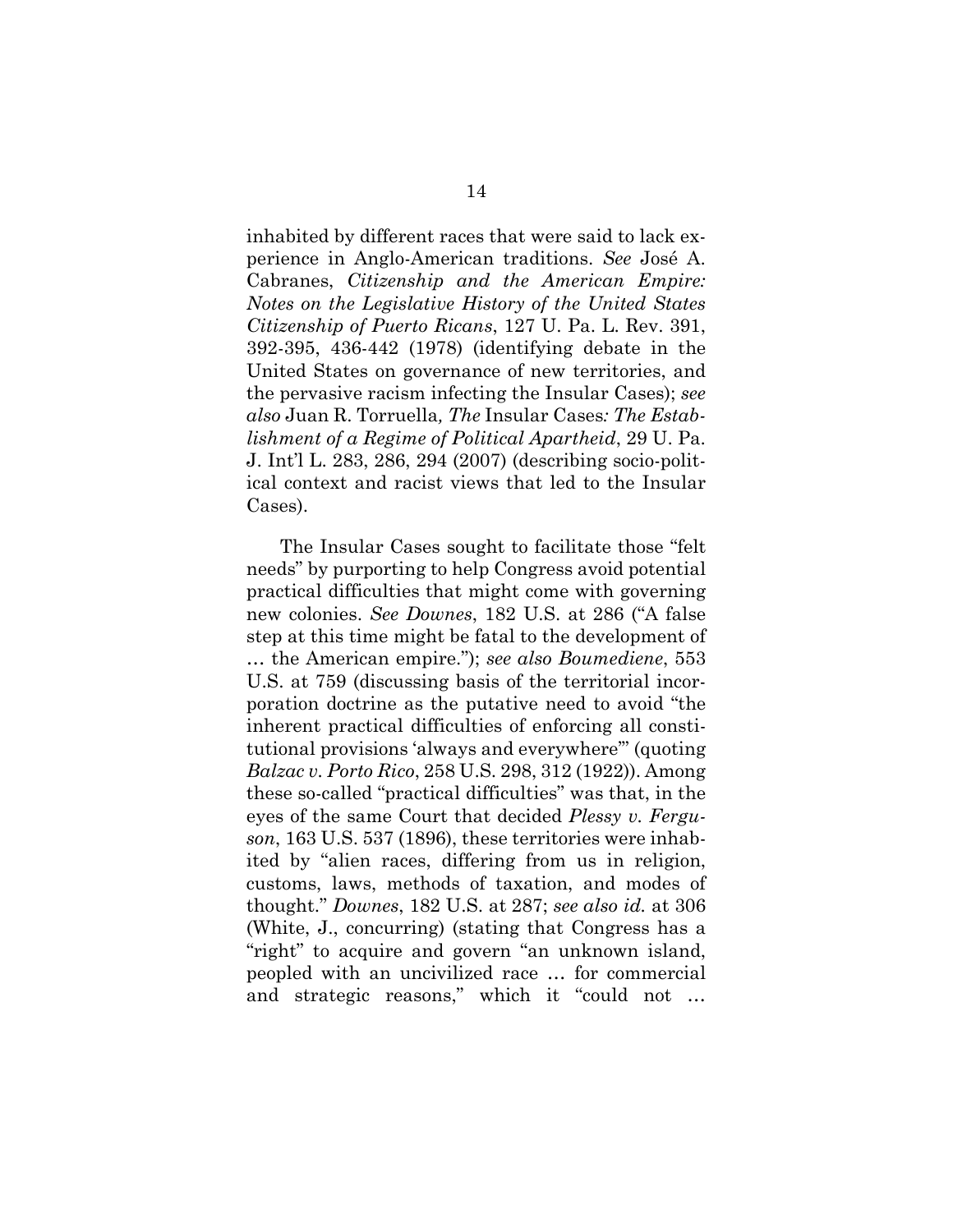practically exercise[ ] if the result would be to endow" constitutional protections "on those absolutely unfit to receive [them]").

The Tenth Circuit acknowledged the racist rhetoric and "disreputable" reasoning of the Insular Cases. Pet. App. 16a. It thought, however, that the territorial incorporation doctrine could "be repurposed to preserve the dignity and autonomy of the peoples of America's overseas territories." Pet. App. 17a. In its view, the "Insular Cases' framework" is sufficiently "flexib[le]" to "permit[] courts to defer to the preferences of indigenous peoples, so that they may chart their own course" and "preserve [their] traditional cultural practices" Pet. App. 17a-18a*.* The Tenth Circuit's attempted repurposing of that framework is as unconstitutional as it is dangerous. Indeed, "[f]elt needs generally make bad law, and [like] the *Insular Cases*," the decision below is "no exception." Lawson & Seidman, *supra*, at 197.

*First*, applying the territorial incorporation doctrine in any form perpetuates the ill-conceived idea that the courts can, and should, determine which constitutional provisions are not so "fundamental" that they require an act of Congress to be extended to territories like American Samoa. *Cf. Dorr v. United States*, 195 U.S. 138, 148-49 (1904) (concluding that only fundamental constitutional provisions apply to unincorporated territories). This is a made-up inquiry. Nothing in the Constitution "marks out certain categories of rights or powers as more or less 'fundamental' than others" in this context. Lawson & Seidman, *supra*, at 197. How can a court hold on any principled basis that the Due Process Clause applies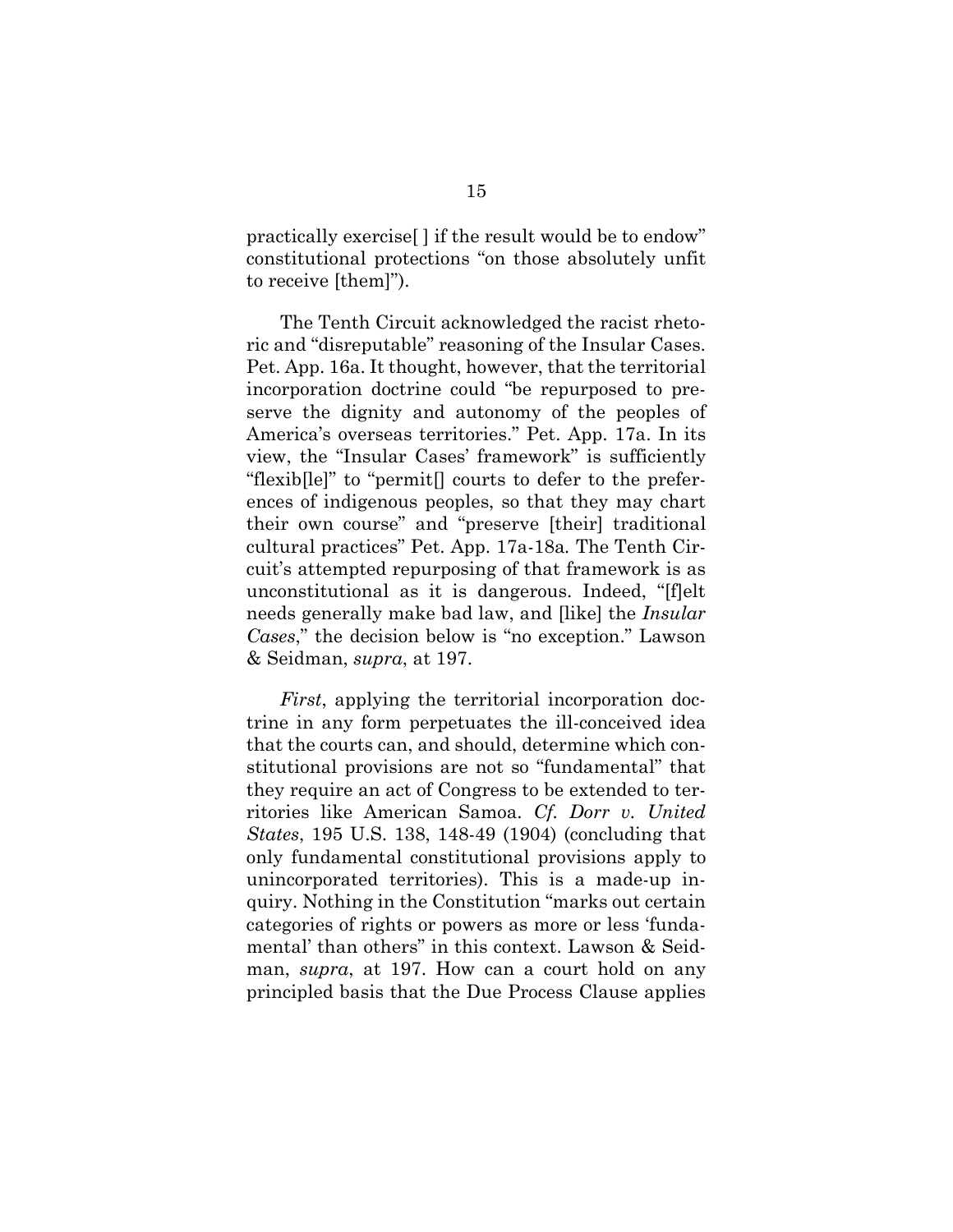in unincorporated territories, *Examining Board of Engineers, Architects & Surveyors v. Flores de Otero*, 426 U.S. 572, 600 (1976), but not the Citizenship Clause, Pet. App. 5a? Or, how can a court coherently conclude that criminal defendants in unincorporated territories are protected from successive prosecutions for the same conduct under the Double Jeopardy Clause, *Puerto Rico v. Sanchez Valle*, 579 U.S. 59, 77 (2016), but are not entitled to the guarantee of jury trial in criminal cases, *Balzac*, 258 U.S. at 310-12? Those kinds of questions have no principled answers under any version of the territorial incorporation doctrine.

*Second*, the Tenth Circuit sought to repurpose the Insular Cases' framework supposedly to protect American Samoa's "traditional cultural practices" from the "individual rights enshrined in the Constitution." Pet. App. 17a-18a. It did not explain, however, how denying citizenship to American Samoans would guard those "cultural practices." By repurposing the doctrine of territorial incorporation under the guise of (supposedly) benign colonialism, the Tenth Circuit failed to appreciate a critical fact: There is no way to repurpose that doctrine in a way that saves it from its unconstitutional and insupportable foundation. Christina D. Ponsa-Kraus, *The Insular Cases Run Amok*, 131 Yale L.J. (forthcoming 2022) (manuscript at 8) ("[A]rguing that we need to repurpose the *Insular Cases* to accommodate culture is like arguing that we need to repurpose *Plessy v. Ferguson* to accommodate benign racial classifications."). Repurposed or not, that doctrine "deserve[s] no place in our law." *Vaello Madero*, 142 S. Ct. at 1552 (Gorsuch, J., concurring). Ultimately, questions about the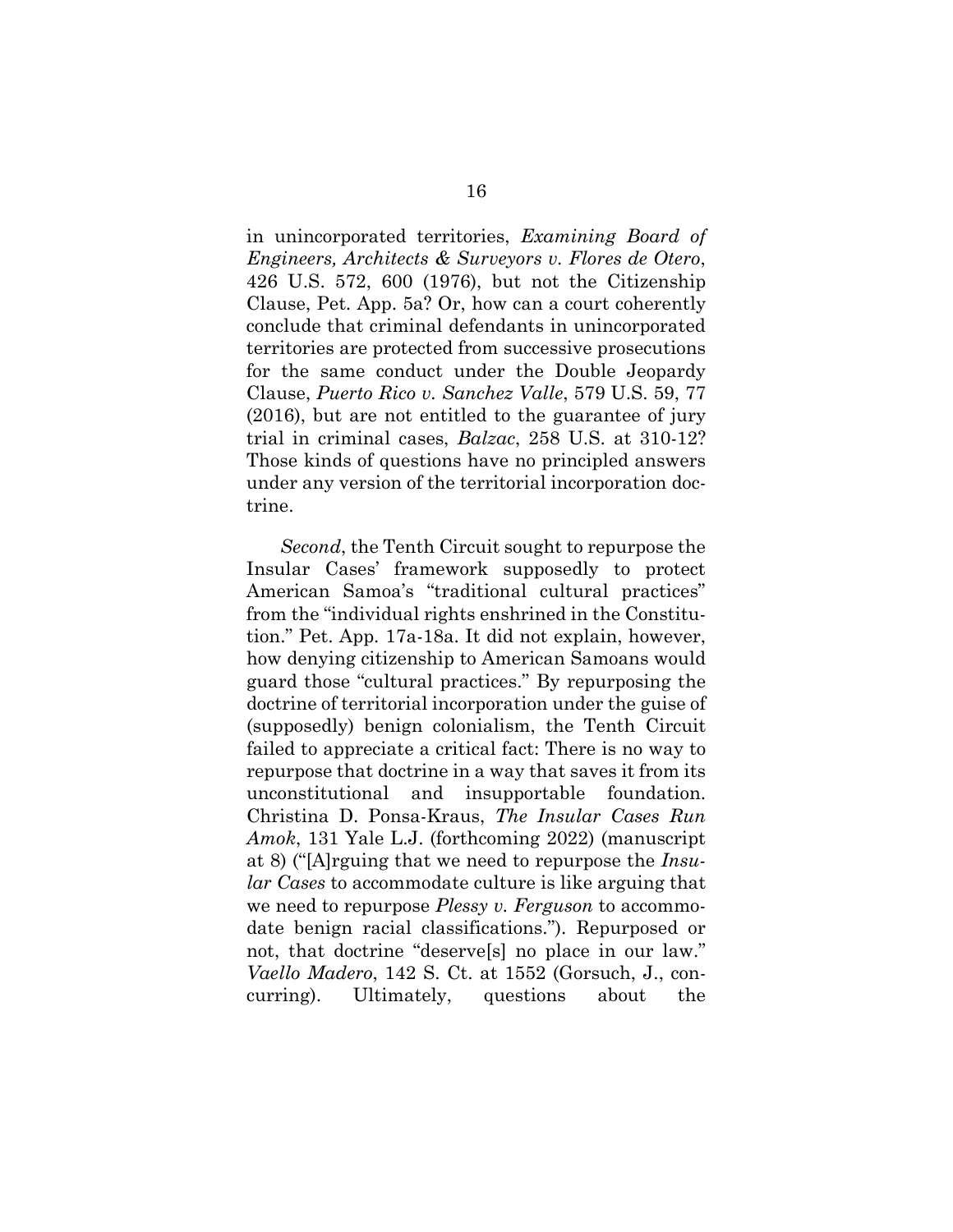Constitution's applicability must turn on the document's terms and structure, and relevant historical practice, not invented inquiries that "merely drape the worst of the[] [Insular Cases'] logic in new garb." *id.* at 1557 n.4 (Gorsuch, J., concurring) (stating that "the Constitution's restraints on federal power do not turn on a court's unschooled assessment of a Territory's local customs"); *see also id.* at 1560 n.4 (Sotomayor, J., dissenting) (agreeing that "the Constitution's application should never depend on … the misguided framework of the Insular Cases" (citation omitted)).

## <span id="page-26-0"></span>**B. The current lack of consensus on the citizenship question is no excuse to deny persons born in American Samoa their constitutional rights.**

The Tenth Circuit relied in part on the D.C. Circuit's framework in *Tuaua*, Pet. App. 34a-35a, a case in which, as noted above (at 1), the Samoan Federation was a plaintiff. Like *Tuaua*, the lead opinion below ventured to answer the question of "whether the circumstances are such that recognition of the right to birthright citizenship would prove impracticable and anomalous, as applied to contemporary American Samoa." Pet. App. 35a (quoting *Tuaua*, 788 F.3d at 309). That question was wrong in *Tuaua* and is wrong here—in both its framing and the answer that resulted from it.

**1.** The extraterritoriality analysis presumes wrongly and illogically—that some U.S. territories are not a part of the United States. But the territories are not foreign entities; the United States includes its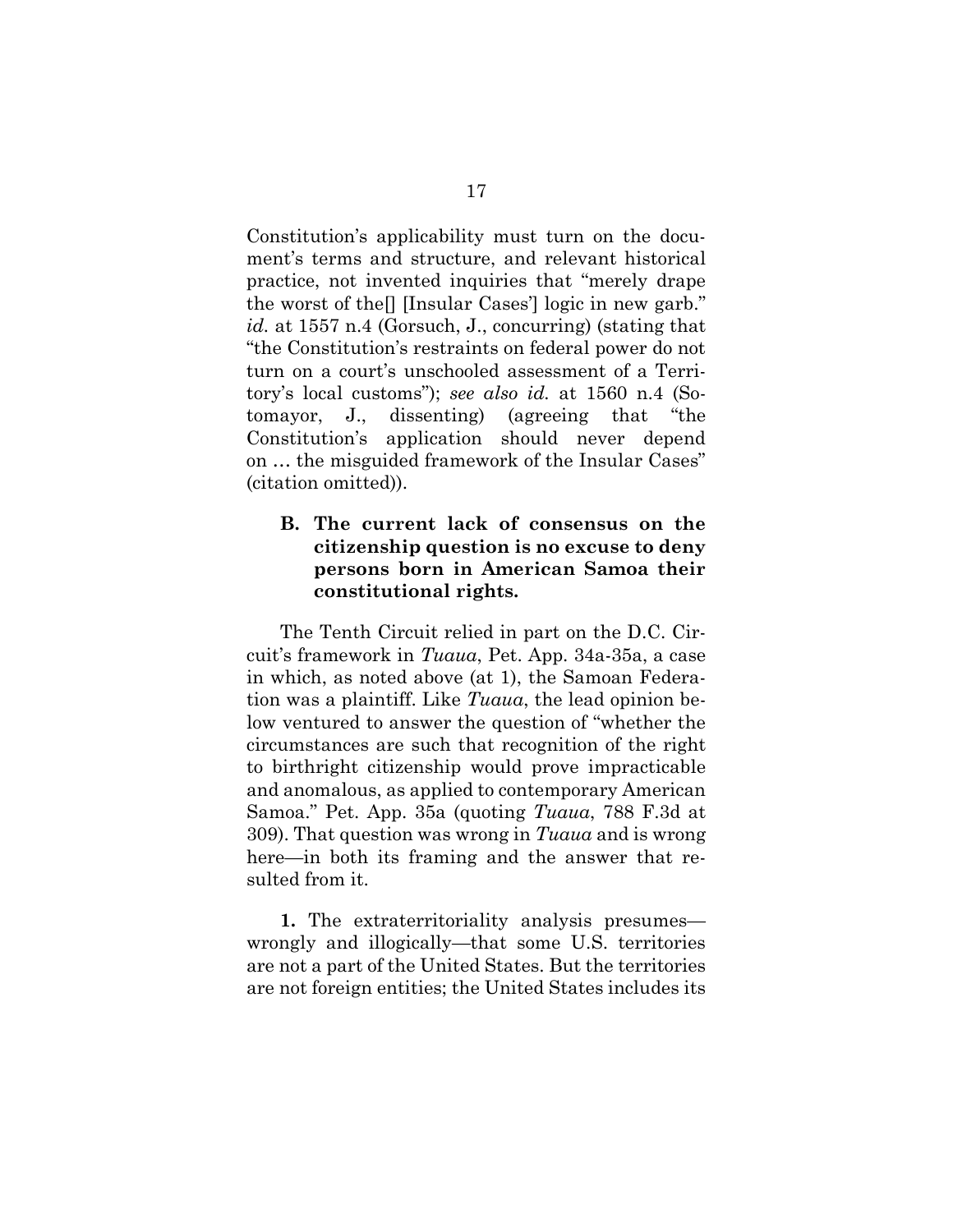territories. *See Loughborough v. Blake*, 18 U.S. (5 Wheat.) 317, 319 (1820) (Marshall, C.J.); Ramsey, *supra*, at 426. This Court said so as recently as last month in the very first sentence of its *Vaello Madero* opinion: "The United States *includes* five Territories." 142 S. Ct. at 1541 (emphasis added). The only argument to the contrary rests on the atextual and ahistorical distinction among territories that emerged from the Insular Cases. *Downes*, 182 U.S. at 287 (explaining that unincorporated territories "belong[] to the United States, but [are] not a part of the United States"); *see id.* at 341 (White, J., concurring) (describing unincorporated territories as "foreign to the United States in a domestic sense").

The focus on the "circumstances" of "contemporary American Samoa," Pet. App. 35a, also marks a stark departure from how the Constitution is normally interpreted. Such a focus begs the question: Would the Tenth Circuit's holding be any different if the court had been presented with the question a few decades earlier when, as discussed above, American Samoan support for citizenship was overwhelming? And how, if at all, would its holding change in the future? American Samoans are not, after all, a monolithic entity with unchangeable preferences. Its own history demonstrates otherwise. In no other context would the Constitution permit the current views of elected officials to determine whether the people they represent—and, as here, many they do not—can be deprived of the rights and protections that the document by its plain terms affords them. Constitutional interpretation should be applied no differently for American Samoa and the citizenship question.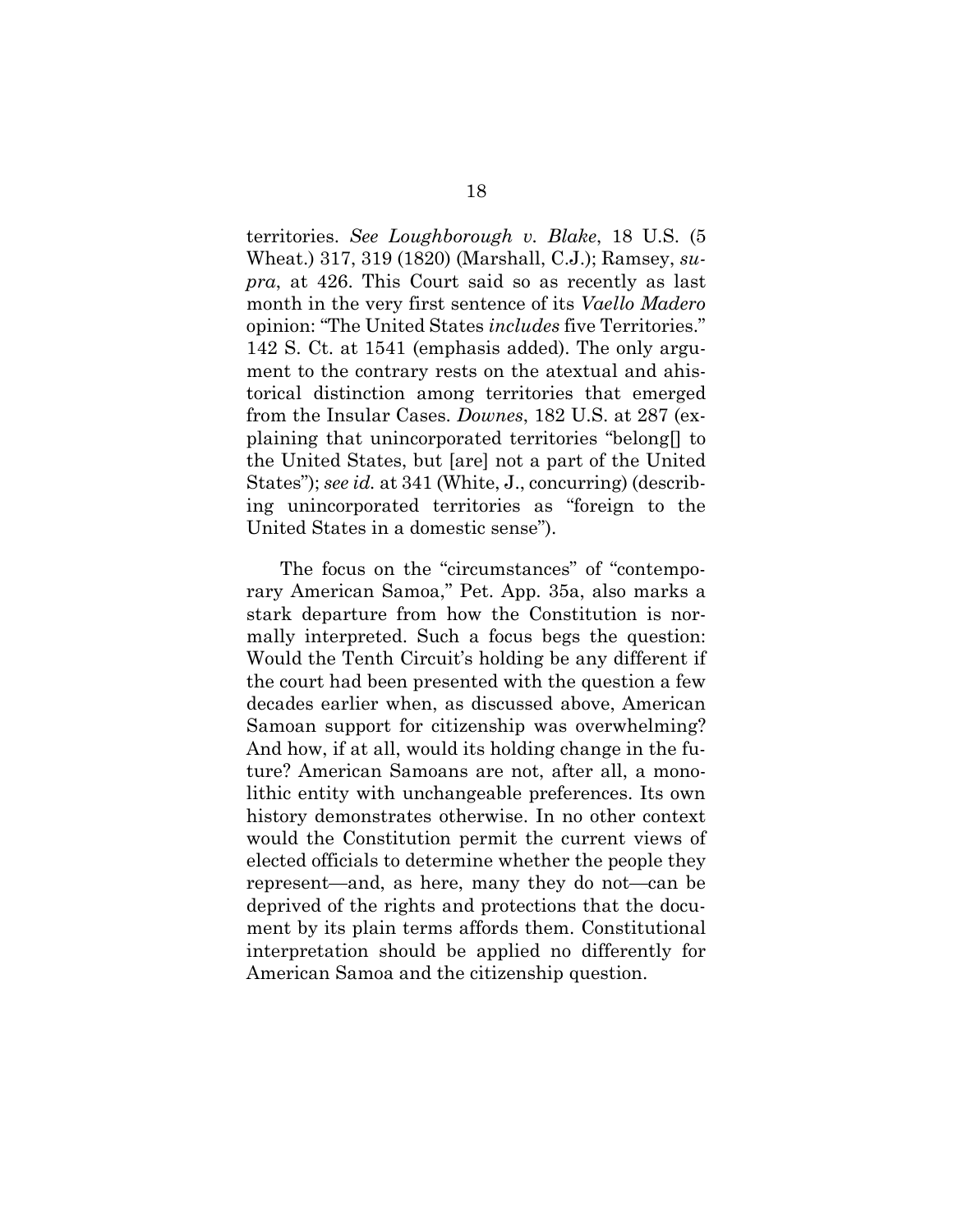A constitutional analysis based on the perceived circumstances of a particular historical moment is antithetical to the very document that is being interpreted. The Constitution does not grant anyone—not even Congress or a territory's elected representatives—"the power to decide when and where its terms apply." *Boumediene*, 553 U.S. at 765. As this Court has made clear, there is no such thing as "the power to switch the Constitution on or off at will." *Id.*

**2.** The Tenth Circuit's conclusion is also wrong. Judge Lucero explained, for example, that "[n]o circumstance is more persuasive to [him] than the preference against citizenship … by the American Samoan people." Pet. App. 35a. That sentiment misses the mark in all respects.

For starters, as Judge Bacharach noted in his dissent, "the record says nothing about the preference of a majority in American Samoa." Pet. App. 86a. Nothing in the record tells us the percentage of persons born in American Samoa that currently support or oppose birthright citizenship. Based on the available evidence, there is no way to conclude that most American Samoans oppose birthright citizenship. If anything, the American Samoan government's views have varied over time. Support for citizenship went from being overwhelming, *see supra* § I, to more contested, *see Final Report, The Future Political Status Study Commission of American Samoa,* 64-65 (Jan. 2, 2007) [C.A. Exhibit 17 at 276-77] (reporting different views on citizenship among American Samoans).

Admittedly, the current American Samoan government intervened in this case to support the denial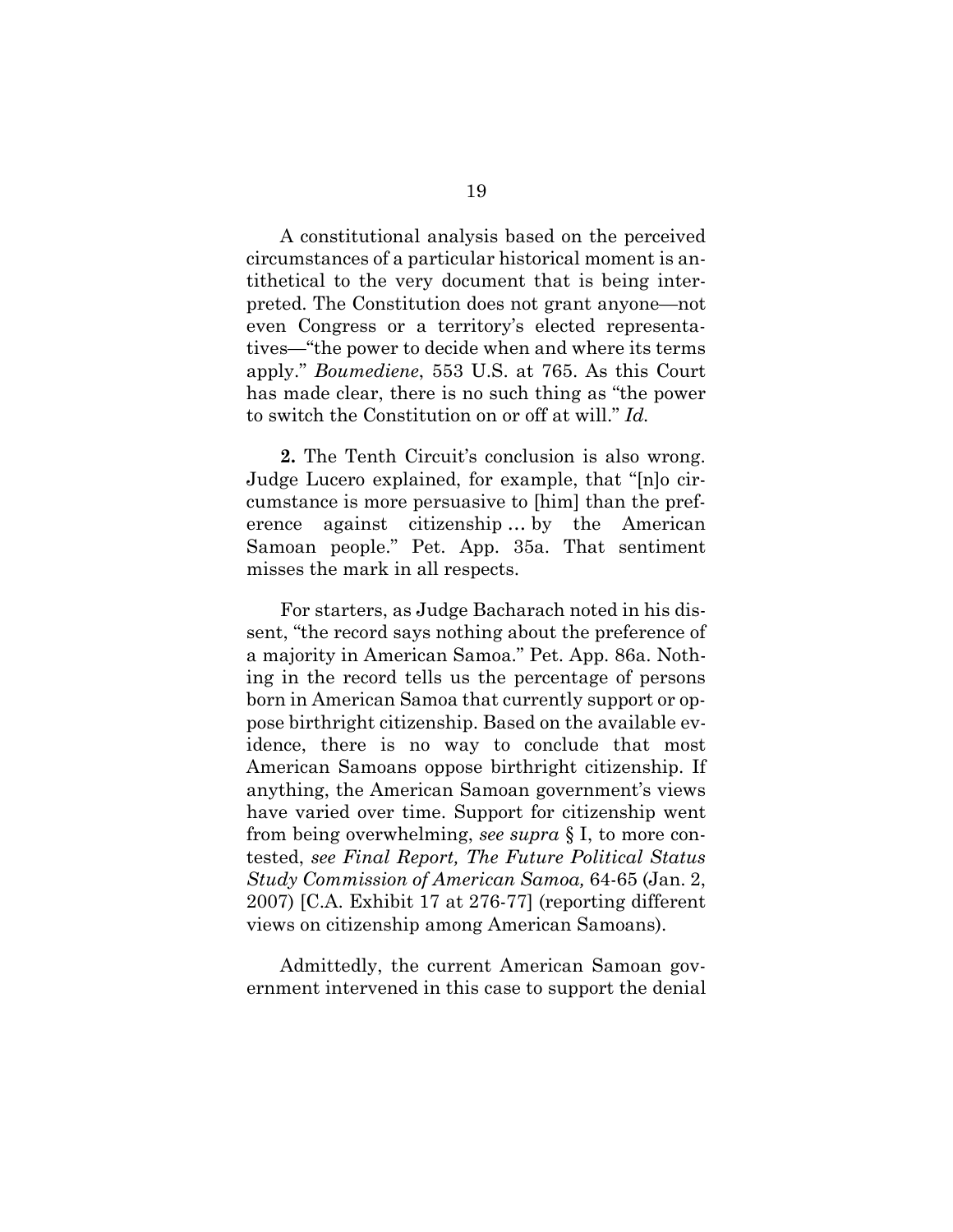of U.S. citizenship to persons born in the territory. But it does not follow from that intervention that most American Samoans share that view, even if that were a relevant consideration. American Samoans residing in the territory may cast their ballots to choose candidates for a variety of reasons affecting their day-today lives—very much like the residents of the states do when they vote for their own representatives. At best, they represent the views of a portion of the territory's shrinking population—since many American Samoans choose to relocate stateside[.3](#page-29-0) Indeed, it has been the case, for decades now, that more American Samoans reside in the states than in the territory itself. *Id.* [C.A. Exhibit 17 at 269]. And so, the elected officials that have intervened in this suit do not necessarily represent the interests of the majority of the people affected by the denial of citizenship. There is no reason to take the position of the current American Samoan government as reflecting how most American Samoans view citizenship.

What is more, the concerns articulated by American Samoan officials about birthright citizenship reflect a misunderstanding of the constitutional implications of recognizing the right to citizenship. One stated concern is the possible imposition of federal taxation on the residents of American Samoa if they were to become citizens. *Id.* [C.A. Exhibit 17 at 276]. But as this Court is aware, taxation is not tied to citizenship or nationality. *Cf. Vaello Madero*, 142

<span id="page-29-0"></span><sup>3</sup> According to the 2020 U.S. Census, American Samoa's population was 49,710—representing a 10.5% decrease from the previous census. U.S. Census Bureau, tbl.1, Population of American Samoa: 2010 and 2020, https://tinyurl.com/4mr7msfe.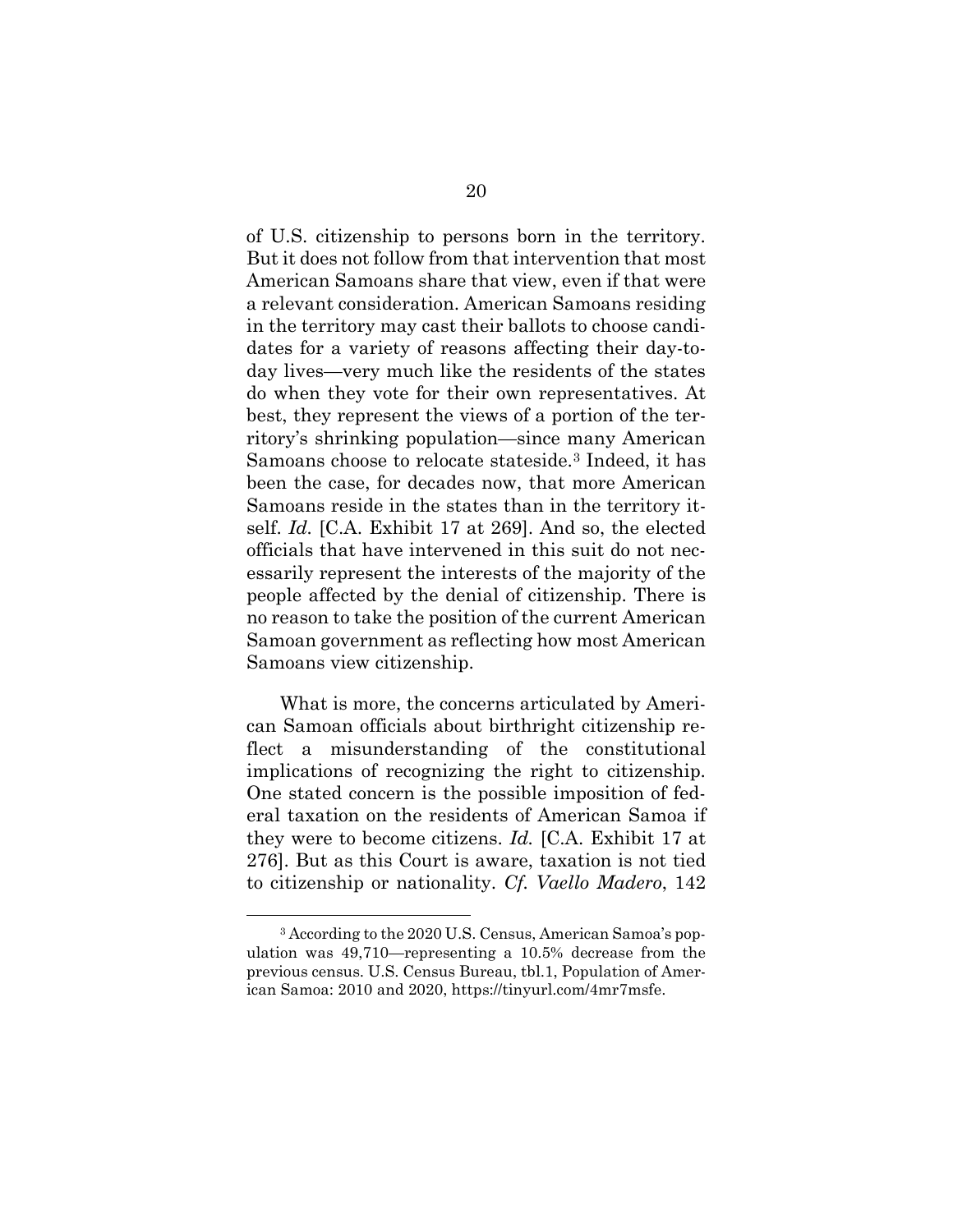S. Ct. at 1541 ("Congress has not required residents of Puerto Rico to pay most federal income, gift, estate, and excise taxes.").

Another concern that has been put forward is the potential loss of collective property rights, and the likelihood that "existing American Samoan traditions [would be subjected] to heightened—and potentially fatal—constitutional scrutiny." C.A. Intervenor Defendant-Appellants' Opening Br. 18. But citizenship does not subject American Samoan traditions to scrutiny and is irrelevant to questions about the constitutionality of certain practices and traditions. *See*  Erman, *Status Manipulation*, at 845 ("Territorial nonincorporation doctrine distributes rights without regard to citizenship status …."). Constitutional guarantees that may speak to the constitutionality of these practices and traditions—perhaps, for example, the rights to equal protection and due process—already apply in American Samoa. Pet. App. 84a (Bacharach, J., dissenting) (collecting cases); *cf. Craddick v. Territorial Registrar*, 1 Am. Samoa 2d 10, 12-14 (1980) (rejecting challenge to land-alienation law and upholding its constitutionality on equal-protection grounds).

A final concern is that extending U.S. citizenship would prevent American Samoans from exercising their right to collective self-determination and choosing the territory's future political status. Not so. Being recognized as U.S. citizens would not affect the ability of American Samoans to decide for themselves what kind of relationship they would like to have with the United States.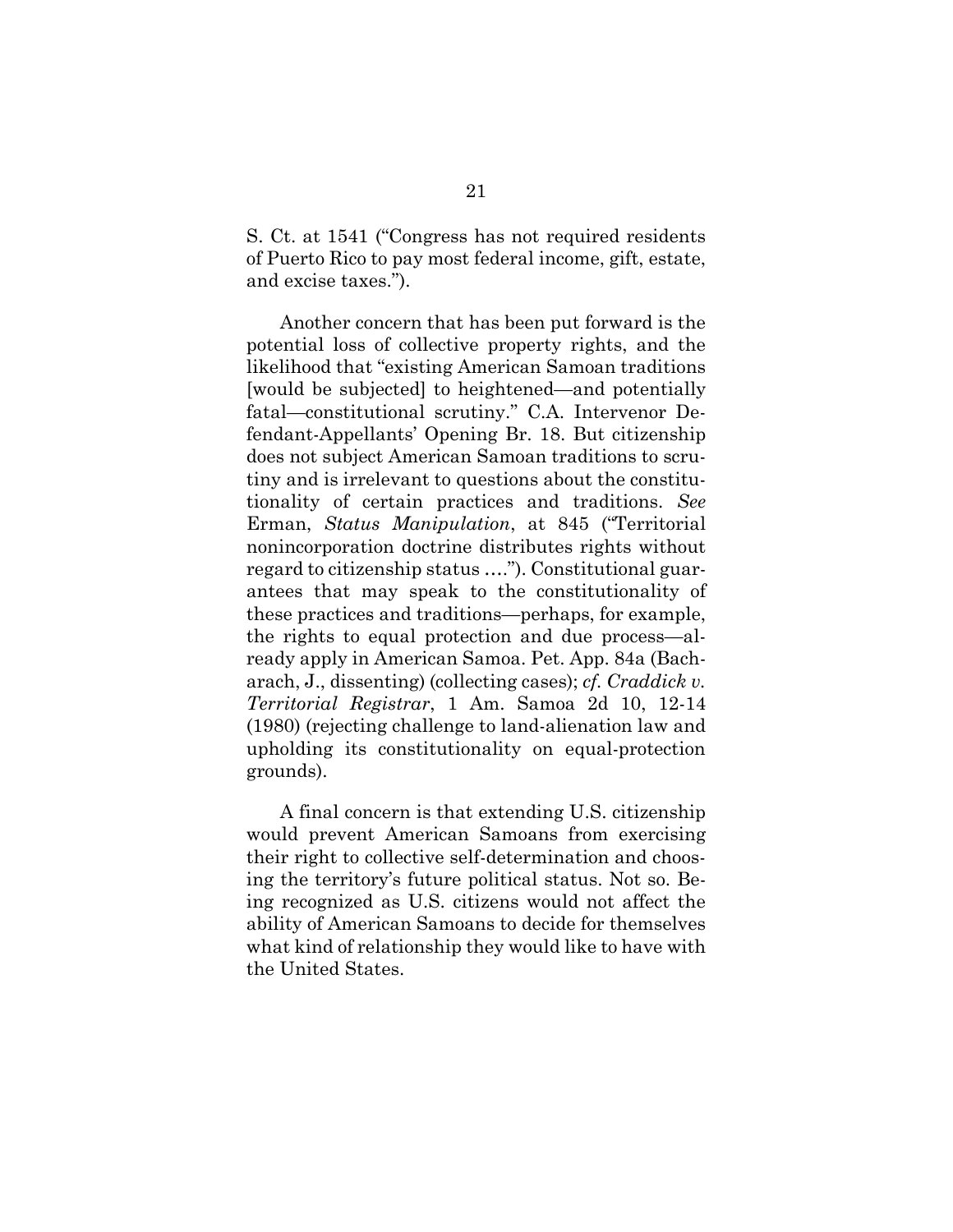As to the current status, the territory's then-Attorney General (and current Lt. Governor) told the United Nations that American Samoa's "government structure exists largely at the pleasure of the U.S. Congress," which "limits [their] ability to self-govern and exposes [them] to the vagaries of decisions made in Washington D.C. *without [their] input*." United Nations, Statement by Mr. Talauega Eleasalo Va'alele Ale at 5 (May 9-11, 2018), [https://ti](https://tinyurl.com/2p8mkh3h)[nyurl.com/2p8mkh3h](https://tinyurl.com/2p8mkh3h) (emphasis added) [hereinafter 2018 U.N. Statement]; *accord* United Nations, Statement by Mr. Talauega Eleasalo Va'alele Ale (May 19- 21, 2015), [https://tinyurl.com/4jfew4c3.](https://tinyurl.com/4jfew4c3) That is true. But that unfortunate reality is separate from the question of whether persons born in the territories are entitled to birthright citizenship. It is American Samoa's territorial status that perpetuates the colonial structure that territorial officials have rightly protested. And depriving American Samoans stateside from voting for those who represent them in Congress makes things worse by further isolating American Samoans from having any input on the decisions that affect them.

## <span id="page-31-0"></span>**III. This Court Should Grant Certiorari Because Denial Of Citizenship Deprives American Samoans Of Real And Concrete Rights And Benefits.**

"American Samoans are proud and loyal Americans." 2018 U.N. Statement, *supra*, at 5. Despite their loyalty, their noncitizen status concretely harms American Samoans in myriad and fundamental ways. As the Petition explains (at 9), although American Samoans who move to the states—such as Utah, in the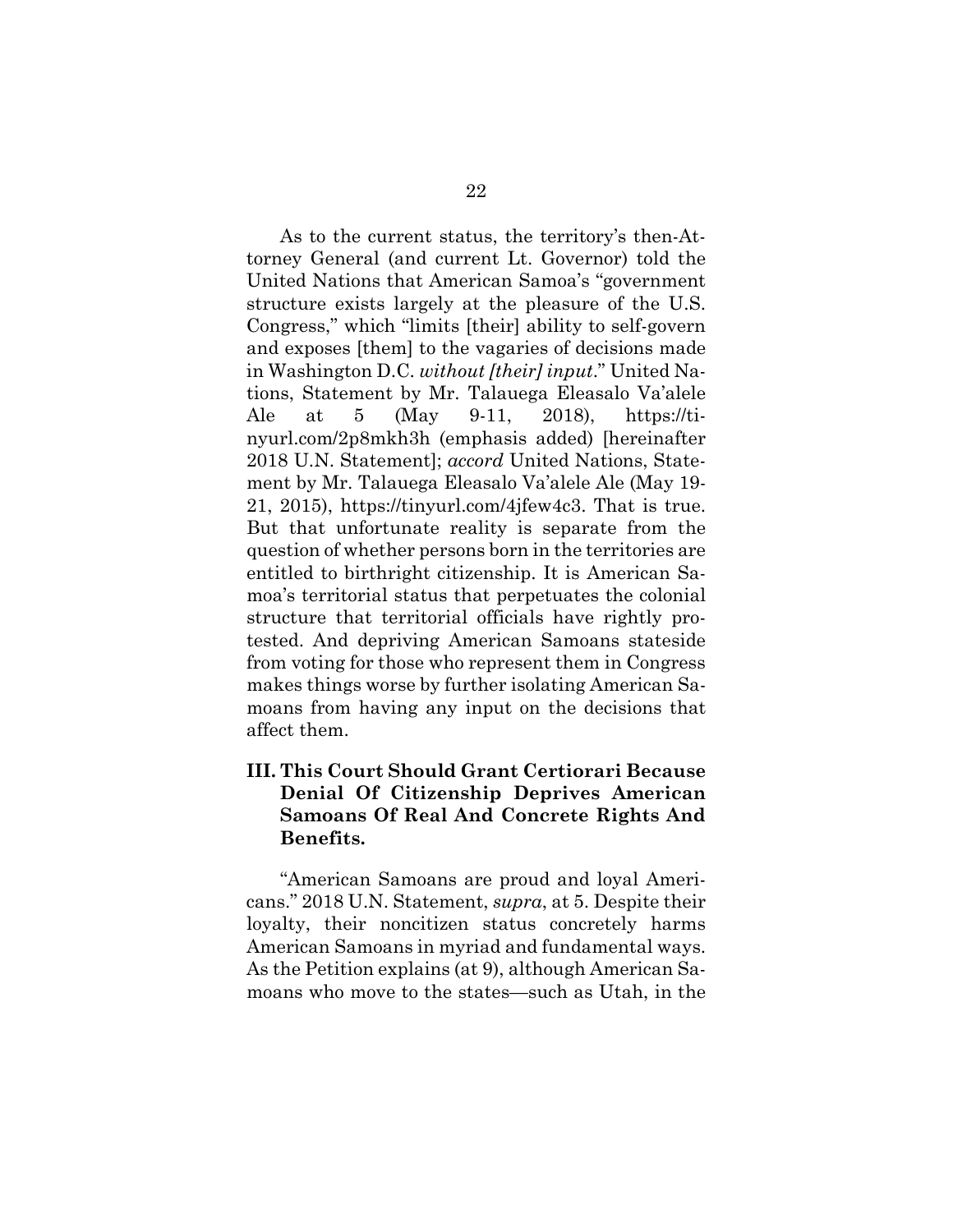case of the individual Petitioners—pay taxes, they cannot: (1) vote in federal or state elections (or even in most local ones); (2) run for office; or (3) serve on juries. In some jurisdictions, they are not allowed to purchase or carry firearms. *See* S.F. Police Code art. 13, § 841 ("Any person carrying a firearm or any other deadly or dangerous weapon … must … (2) Be a citizen of the United States ….").

Despite being labeled second-class noncitizens and treated as such, American Samoans have demonstrated their indelible commitment to the defense of this Nation's liberty and security. Like their citizen counterparts, they "have been obliged to drop their own affairs to take up the burdens of the nation." *Boone v. Lightner*, 319 U.S. 561, 575 (1943). All too often they have sacrificed their well-being—and sometimes their lives—in defense of the United States, honoring with solemn irony the motto of their U.S. Army Reserve Recruiting Station: "Twice the Citizen." *See* Heidi Lara, *Cardwell Reflects on Military Career, Command in Pacific*, News-Herald (Oct. 4, 2015), https://tinyurl.com/2p9ykjb6.

Incredibly, American Samoa's military recruitment rate is among the highest of any state or territory. *See* Pet. App. 47a; *see also* 2018 U.N. Statement, *supra*, at 5. And the casualty rate for American Samoans serving in combat duty in Iraq and Afghanistan exceeded seven times the national average. Siniva Marie Bennett, *Warriors, at What Cost? American Samoa and the U.S. Military*, Center for Pacific Islands Studies, 4 (May 26, 2009), https://tinyurl.com/2vyvzuux. Despite their distinguished service, American Samoans have limited advancement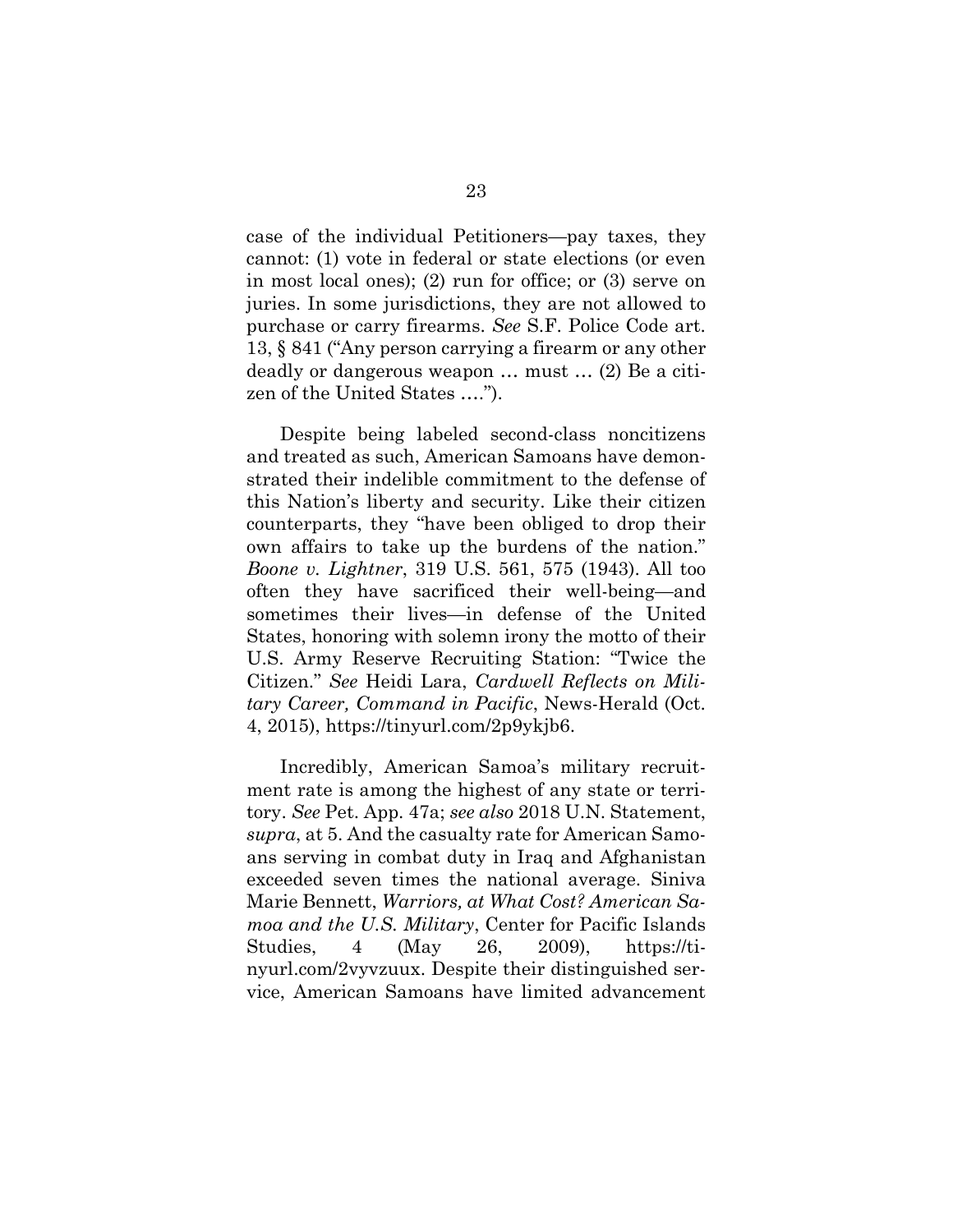opportunities in the military. Because they are not citizens, they cannot serve as commissioned or reserve officers in the U.S. Armed Forces. *See, e.g.*, 10 U.S.C. § 532(a)(1); 10 U.S.C. § 12201(b)(1).

Further, American Samoans' U.S.-issued passports expressly disclaim their citizenship, bearing a special and derogatory endorsement that says: "THE BEARER IS A UNITED STATES NATIONAL AND NOT A UNITED STATES CITIZEN." Pet. App. 99a. Not surprisingly, this cryptic verbiage creates ample confusion with respect to American Samoans traveling internationally or even within the United States. Pet. 9 (citing U.S. Dep't of State, Foreign Affairs Manual, at 7 F.A.M.  $\S$  1111(b)(1)). It is also a painful reminder of the constitutional limbo that the U.S. government has imposed on them—an interstitial "space between citizenship and alienage." Rose Cuison Villazor, *American Nationals and Interstitial Citizenship*, 85 Fordham L. Rev. 1673, 1676 (2017).

\* \* \*

When the Samoan chiefs representing the eastern Samoan people ceded their sovereignty and pledged allegiance to the United States, little did they know that generations of American Samoans would be treated as second-class for more than a century and counting. The Constitution does not deprive American Samoans, or anyone born in the U.S. territories, of their right to birthright citizenship. The Citizenship Clause grants them that right. This Court should make that clear. "Our fellow Americans … deserve no less." *Vaello Madero*, 142 S. Ct. at 1557 (Gorsuch, J., concurring).